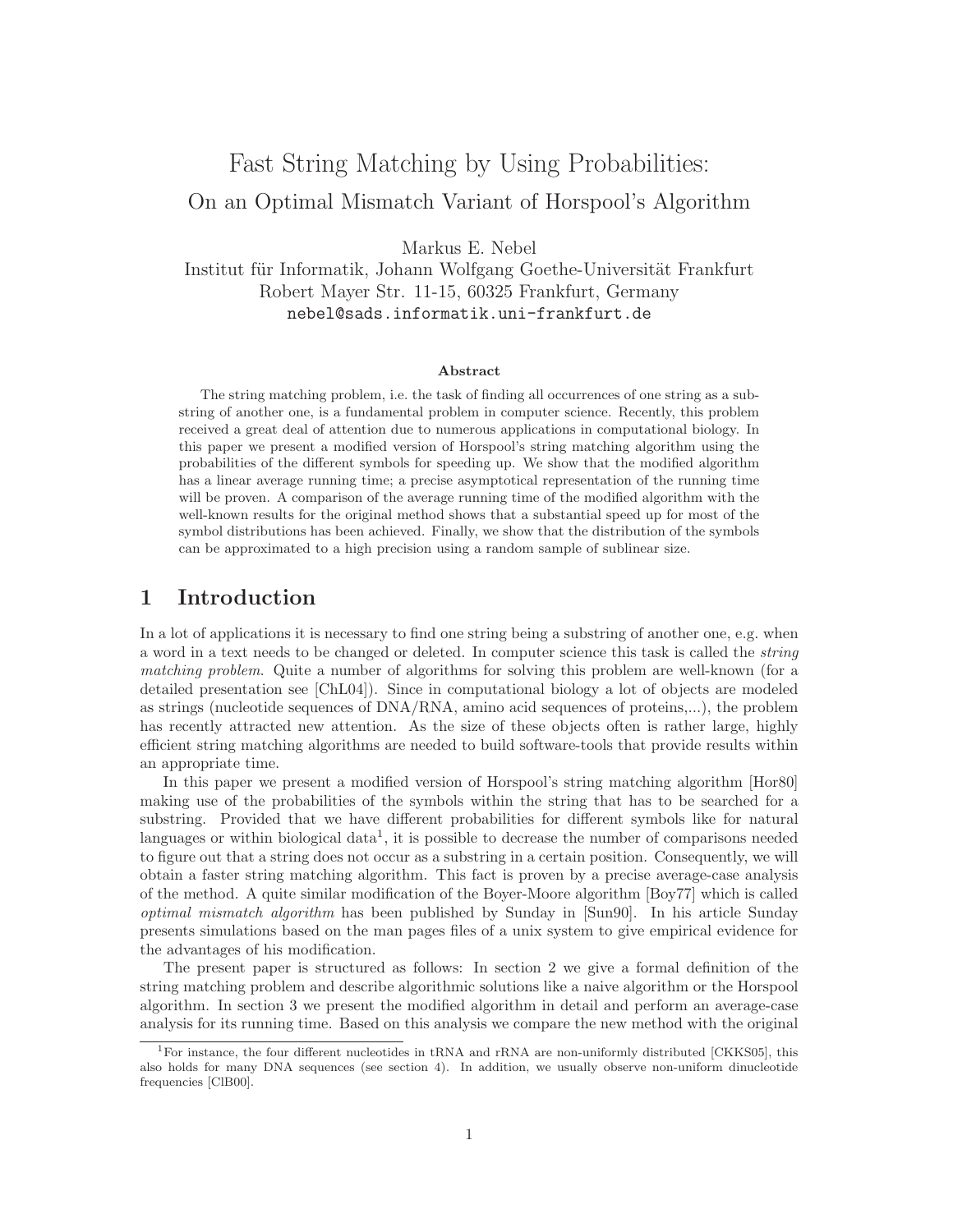```
s := 0;while s<=n-m do
    j := m;while (j>0) and (P[j]=T[s+j]) do j:=j-1;
    if j=0 then
        print("Pattern occurs at position",s+m);
    s:=s+1;
```
Figure 1: The naive string matching algorithm.

algorithm of Horspool. In Section 4 we present some simulation results, section 5 contains the concluding remarks. In the appendix we discuss the possibility of approximating the symbol distribution to a high precision using a random sample of sublinear size only.

# **2 The String Matching Problem**

Suppose we have a given alphabet  $\Sigma$ , a text  $T \in \Sigma^n$  and a pattern  $P \in \Sigma^m$ ,  $m, n \in \mathbb{N}$ ,  $m \leq n$ . Then the string matching problem is to find all occurrences of P in T, i.e. all  $i \in \mathbb{N}$  with  $(\exists u \in \mathbb{N})$  $\Sigma^* \wedge \exists v \in \Sigma^{n-i}$   $(T = uPv)$ . If  $T = uPv$  with  $v \in \Sigma^{n-i}$  holds, we say P occurs at position i, i.e. the position of an occurrence is defined relative to the location of P's rightmost character within T. We use  $P[i]$  (resp.  $T[i]$ ) to denote the *i*-th symbol of P (resp. T); the notation  $P[i..j]$ (resp.  $T[i..j]$ ),  $i \leq j$ , is used to represent the substring of P (resp. T) which starts with the *i*-th and ends with the *j*-th symbol of  $P$  (resp.  $T$ ).

The most apparent algorithmic solution to the string matching problem is presented in Figure 1. This naive algorithm considers all possible positions  $m, m + 1, \ldots, n$  and compares the symbols of the pattern to the corresponding symbols of the text one by one, each time starting with the rightmost symbol of P. This obviously leads to a worst-case running time in  $\Theta((n-m+1)\cdot m)$ , e.g. for  $\Sigma = \{A\}, T = A^n, P = A^m$ . This example can also be used to explain the weakness of the algorithm: After we have found the occurrence of  $P$  at position  $m$ , the algorithm considers position  $m + 1$ . At this position only the comparison of  $P[m]$  and  $T[m + 1]$  is necessary; knowing P and knowing that P occurs at position m we can conclude that  $P[1..m-1] = T[2..m]$  holds.

More sophisticated algorithms like the Knuth-Morris-Pratt (KMP) algorithm [KMP77] make use of this observation. In a preprocessing step they extract all the information on the pattern which is needed to avoid multiple comparisons of symbols, thus, yielding a linear running time for recognizing all occurrences. In the case of the KMP algorithm, the preprocessing phase is linear in the length of the pattern using an amortized analysis such that the worst-case running time of the complete algorithm is in  $\mathcal{O}(m+n)$  and therefore optimal. Surprisingly, the naive algorithm is nearly as good as the KMP algorithm on the average [Sed92]. Note, that in contrast to our naive algorithm, the KMP algorithm scans the pattern from left to right.

A third class of algorithms exists being much faster than the KMP algorithm (on the average) but which has the same poor worst-case behavior as the naive algorithm. An example is the Hoorspool algorithm which makes use of the following idea to speed up the algorithm presented in Figure 1: Suppose that  $T[j] = A$  holds and that  $P[i] \neq A, 1 \leq i \leq m$ . Then, when checking position  $j$  for the occurrence of  $P$ , a mismatch is observed by the first comparison. In this situation it makes no sense to consider any of the positions  $j+1, j+2, \ldots, j+m-1$  since in all cases  $T[j] = A$ cannot agree with the corresponding symbol of the pattern  $(P \text{ contains no symbol } A)$ . Thus, in order to avoid those preassigned mismatches, the algorithm proceeds as follows: After finishing the comparison of P and T at any position  $k$  (either because a mismatch has been observed or because the pattern has been found) it will not consider a position for which  $T[k]$  will be compared to a symbol of P which differs from  $T[k]$ . This behavior is implemented by changing  $s:=s+1$  of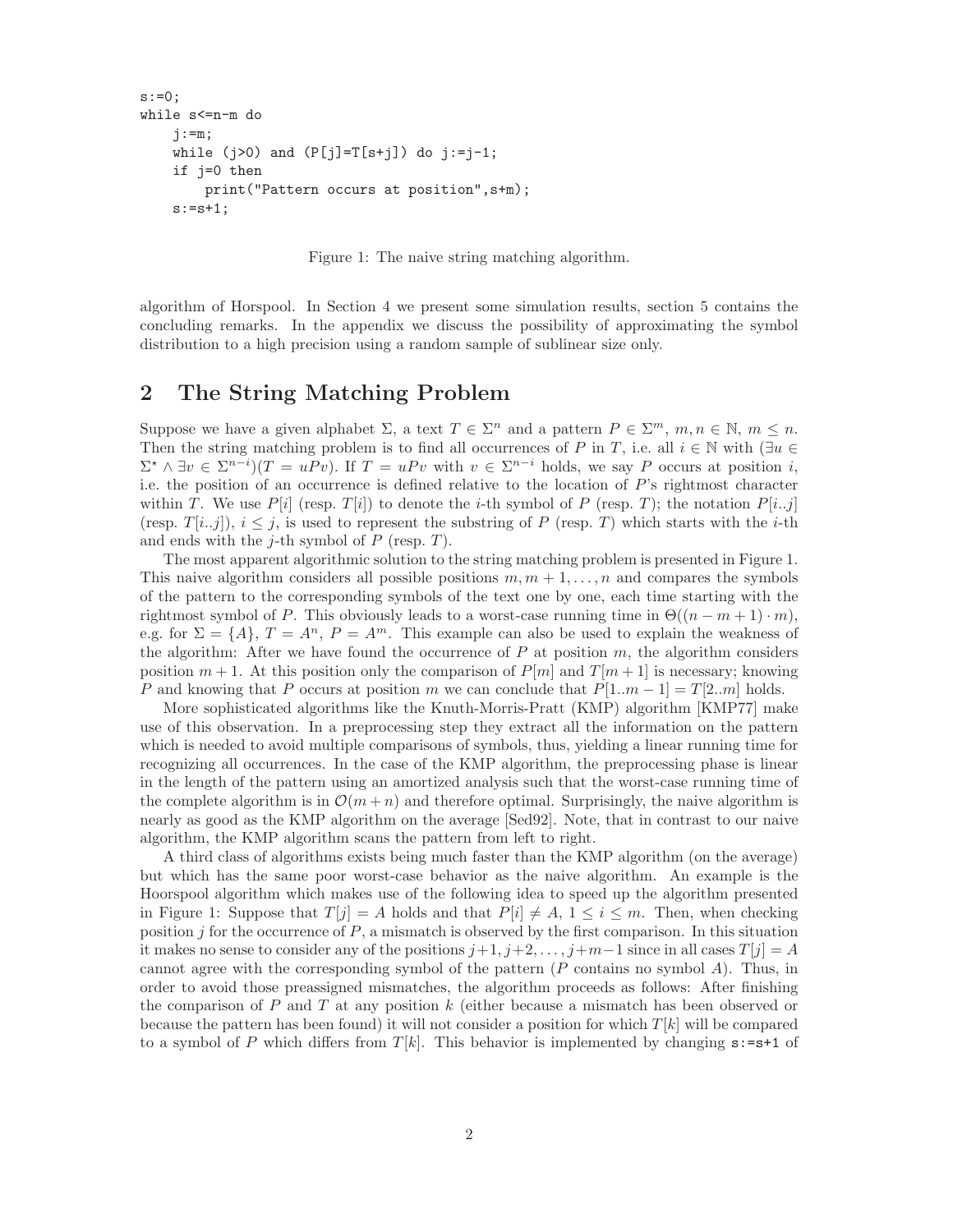```
s:=0;while s<=n-m do
    j := m;while (j>0) and (P[j]=T[s+j]) do j:=j-1;
    if j=0 then
        print("Pattern occurs at position",s+m);
    s:=s+d(T[s+m]);
```
Figure 2: The Horspool algorithm.

the naive algorithm into  $s:=s+d(T[s+m])$  with

$$
d(x) := \min_{1 \le i \le m} \{ i \mid i = m \lor P[m - i] = x \}, \ x \in \Sigma.
$$

The function d is called the *bad character heuristic* which is computed in a preprocessing step in time  $\Theta(m)$ .

**Example:**  $P = ACACGGAC \rightarrow d(A) = 1, d(C) = 4, d(G) = 2, d(U) = 8.$  $T = \cdots AAUGCUUAGACUCAGG \cdots$ <br>  $\begin{array}{c} \n\setminus \n\mid 1\n\end{array}$  $d(C)=4$  $ACAGGAC$  $\blacktriangleright$  ACACGGAC

An implementation of the Horspool algorithm (without the preprocessing phase) is given in Figure 2.

# **3 The Modified Horspool Algorithm**

In this section we describe a modified version of the Horspool algorithm and show its improved average running time.

#### **3.1 The Algorithm**

Like for Sunday's Optimal Mismatch algorithm, the idea of the modified algorithm considered here is to change the order in which the symbols of the pattern are compared to the symbols of the text such that the probability for a mismatch is maximized. Assuming that we know the distribution of the symbols in the text, we compare least probable symbols first in order to maximize this probability. To proceed this way it is necessary to perform an additional preprocessing step which will be described next.

For the modified algorithm we use an array  $v:array[1..m]$  of integer such that  $v[k]=i$ implies that  $P[i]$  is compared to the corresponding symbol of the text in k-th order for any position considered. As already mentioned, we assume that the probability distribution of the symbols in the text is known; we will use the relative number of occurrences of the different symbols to represent these probabilities. For this purpose we use the array

```
w:array['a'..'Z'] of record
                        number:integer;
                        locations:pointer to block;
                   end;
type block = record
```
position:integer;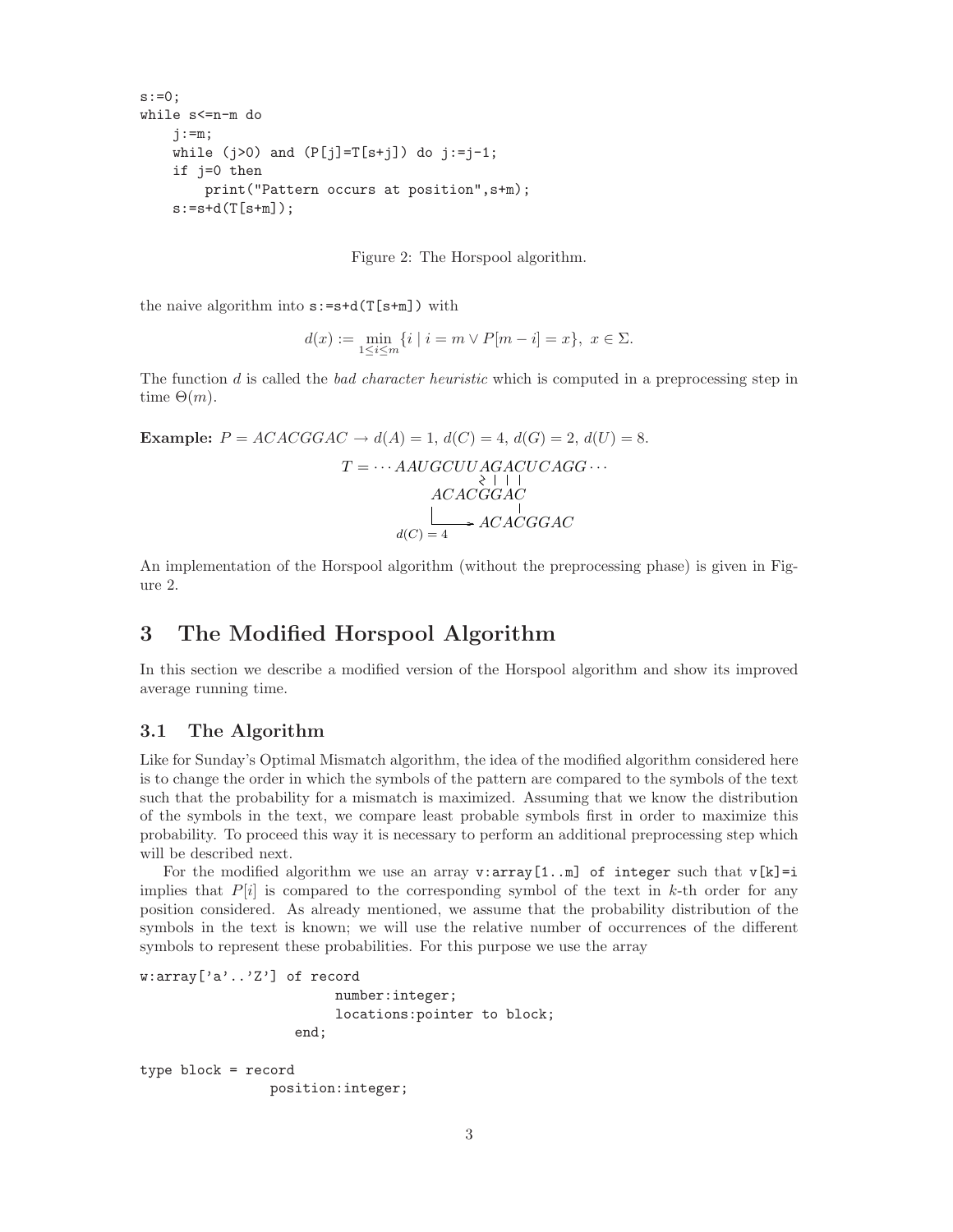# next:pointer to block;

end;

Here, the notation  $array['a'.'.'Z']$  is used to represent an array whose elements can be addressed using the symbols in  $\Sigma$ ; locations is used to build up a list of all occurrences of the corresponding symbol in P. At the beginning of the preprocessing, all the pointers locations of array w are set to NIL (running time  $\mathcal{O}(|\Sigma|)$ ); we will see that all the pointers of w are NIL again after the preprocessing such that subsequent searches don't need to re-initialize the data structure. The first step is to run through P from left to right, inserting each symbol  $P[i]$  with its relative number of occurrences as its priority into a min-heap. Using well-known implementations for a min-heap (see e.g. [CLR90]) results in a running time proportional to  $log(m)$  for each symbol. Furthermore, the occurrence of  $P[i]$  is registered within the list locations of  $\mathbf{w}[\mathbf{P}[i]]$ , setting position:=i in a new block which is created at the head of the list locations. This can be done in constant time per symbol leading to an overall running time for this phase in  $\mathcal{O}(m \log(m))$ . In a second phase we use the min-heap to set the values of v according to our needs. For this purpose, we delete the smallest element stored in the heap, say symbol a. If a occurs l times in P, then the list locations of  $\mathbf{w}[\mathbf{a}]$  contains l elements which are used to compute  $\mathbf{v}[\mathbf{1}]$  to  $\mathbf{v}[\mathbf{1}]$ ; we set<sup>2</sup> v[i]:=w[a].locations<sup>o</sup>.position for i from 1 to l, deleting each time the corresponding block from the head of the list. We have processed  $P$  from left to right, inserting elements at the head of the lists, which implies that  $v[1]$  corresponds to the rightmost occurrence of the least probable symbol, v[2] to the second rightmost occurrence of the least probable symbol (if it exists) and so on. In this way our algorithm will process all the occurrences of a symbol within the pattern from right to left. We continue in exactly the same way, deleting elements from the min-heap and processing their lists locations in order to set up array v. When the heap is empty, we are done with our preprocessing. Each symbol of the pattern will be deleted from one of the lists (in constant time) exactly once. Thus the resulting running time is in  $\mathcal{O}(m)$ . The deletion of the smallest element stored in a min-heap can be implemented in  $log(s)$  time for s the size of the heap; therefore the overall running-time of both preprocessing phases is on  $\mathcal{O}(|\Sigma| + m \log(m))$ .

**Remark:** It is possible to speed up this preprocessing by using a linear sorting algorithm like *distribution counting*. However, in order to apply this algorithm, we need to know the order of all symbols sorted with respect to their relative number of occurrences. If we work with a fixed distribution of the symbols, e.g. when processing natural languages with known probabilities for the letters, this order can be computed once and the distribution counting would improve the running time of our preprocessing. However, for realistic values of  $m$ , the advantage obtained is marginal. In cases of an unknown distribution of the symbols (see section 6), it makes no sense to sort the entire alphabet in order to slightly speed up the construction of array v.

Changing the fourth line of the algorithm presented in Figure 2 into

while (j>0) and 
$$
(P[v[j]] = T[s+v[j]])
$$
 do j:=j-1;

results in an implementation of the modified method. We will investigate this algorithm in detail in order to see if it is faster than the original one and to quantify the influence of the symbol distribution to its running time.

# **3.2 An Average-Case Analysis**

When designing a software program we usually have several algorithms at hand which we can use to solve those fundamental problems (like searching or sorting) that are part of the tasks our program has to perform. We may choose the algorithms according to the complexity of their coding, preferring the easiest implementation possible. However, we should use the fastest of the algorithms for the key functions of our program in order to get an efficient solution. When considering the string matching problem and the three solutions presented in this paper, it makes

<sup>&</sup>lt;sup>2</sup>Here,  $p^{\text{-}}$  is used to represent the variable addressed by pointer p.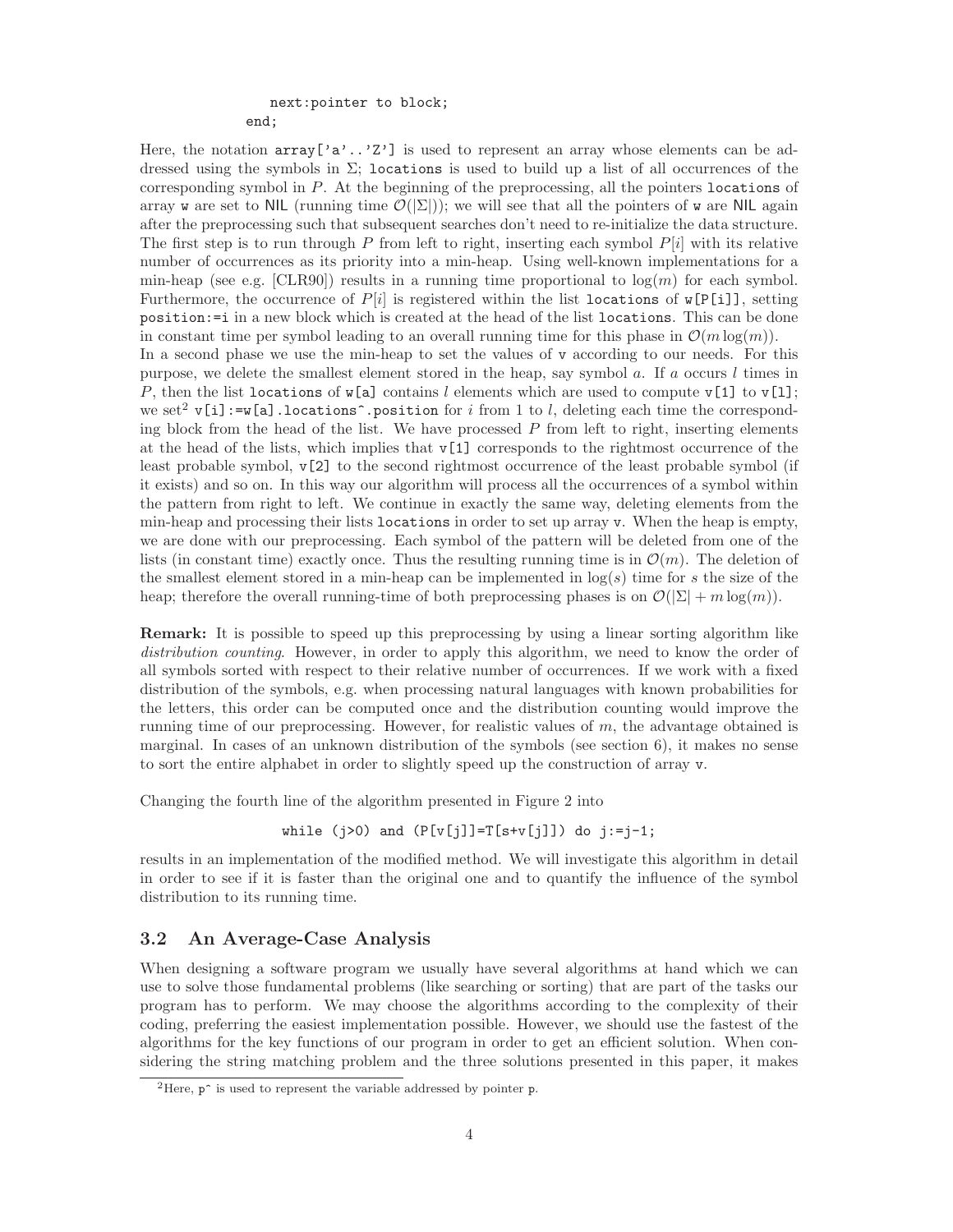sense to use the number of comparisons of symbols in order to evaluate the algorithm's running time. In a worst-case scenario, i.e. when considering only the input which results in the worst possible running time, all three algorithms have the same bad behavior; for  $T = A^n$  and  $P = A^m$ we perform  $(n - m + 1) \cdot m$  comparisons since  $d(A) = 1$  holds.

We will perform an average-case analysis along the lines of [MSR96] in order to see which algorithm performs best under a typical (average) input. In this way it will be possible to proof that the modified algorithm is faster than the original one for the vast majority of symbol distributions.

For the analysis we assume that we are given a fixed pattern  $P$  of length  $m$  and a random text T of length n where a random text is generated according to a multinomial distribution, i.e. at each position of T symbol  $x \in \Sigma$  occurs independently of the other positions with probability  $\pi_x$ . Of course, this model is rather unrealistic with respect to most applications but it is typically the first one to consider for an average-case analysis of string matching algorithms because even for this simple model the analysis leads to a deeper understanding of the algorithm's benefits, disadvantages and of the algorithm itself.

#### **3.3 The Number of Positions Considered**

By using the bad character heuristic, the Horspool algorithm does not consider all positions of the text; in many cases the pattern is shifted over at least by one position due to a preassigned mismatch. Since the original and the modified algorithm use the same heuristic for relocating the pattern, both algorithms consider the same positions for a given input. As a consequence, well-known results concerning the number of positions considered by the Horspool algorithm can be applied to our modification. The corresponding results from [MSR96] will be recalled in the sequel.

**Theorem 1** Let  $f_P(z) := \sum_{a \in \Sigma} \pi_a z^{d(a)}$ ,  $\mu_P := \frac{1}{f'(1)}$  and  $\sigma_P^2 := \frac{f'(1) + f''(1) - (f'(1))^2}{(f'(1))^3}$  $\frac{f''(1)-(f'(1))^2}{(f'(1))^3},$   $f'$   $resp.$   $f''$ *the first resp. second derivative of* f*. For a fixed pattern* P *the original and the modified Horspool algorithm consider the same number of positions*  $H_n^{[P]}$  when searching for P in a random text of *size* n*. We have*

$$
\frac{H_n^{[P]} - \mu_P n}{\sqrt{n}} \xrightarrow{\mathcal{D}} \mathcal{N}(0, \sigma_P^2).
$$

*Moreover,*

$$
\mathbb{E}[H_n^{[P]}] = \mu_P n + \mathcal{O}(1), \text{ and}
$$

$$
\mathbb{V}ar[H_n^{[P]}] = \sigma_P^2 n + \mathcal{O}(1).
$$

As usual,  $\mathcal{N}(\mu, \sigma^2)$  is used to represent the normal distribution with mean  $\mu$  and variance  $\sigma^2$ ;  $\stackrel{\mathcal{D}}{\rightarrow}$ denotes the convergence in distribution.

#### **3.4 The Average Running-Time**

Let  $X_i$  denote the random variable describing the number of comparisons made when position j of the text is considered by the modified algorithm. Then for  $1<sub>j</sub>$  an indicator which is one if position j is actually considered by the algorithm<sup>3</sup>, zero otherwise, the (average) number of comparisons  $C_n^{[P]}$  made by the modified algorithm is given by

$$
C_n^{[P]} = \sum_{j=m}^n X_j \mathbf{1}_j.
$$

This is a sum of dependent random variables since only position  $m$  (the first position) is considered in all cases. If positions  $j>m$  are considered depends on which positions  $\langle j \rangle$  are considered and

<sup>&</sup>lt;sup>3</sup>Since  $d(x)$  may have values larger than 1, it is possible that some positions of the text are not considered by the algorithm.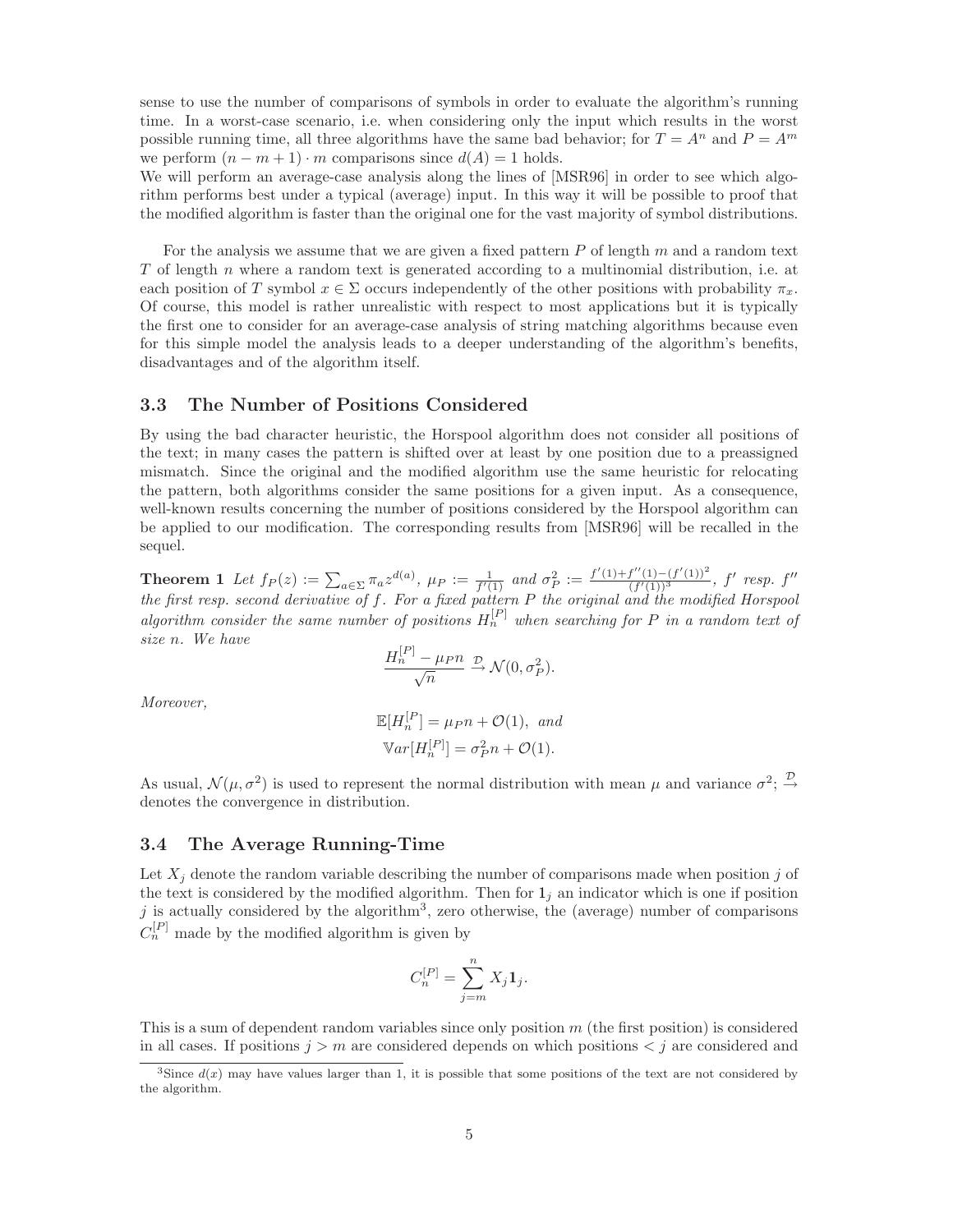which value of  $d$  is applied. Nevertheless, we can obtain precise results for the expected number of comparisons by direct manipulation of this formula. First we use  $X_j = X_j 1_j + X_j (1-1_j)$  in order to split the sum into two. Then dividing both sides of the equation by  $n$  and taking expectations yields

$$
\mathbb{E}\left[\frac{1}{n}C_n^{[P]}\right] = \frac{1}{n}\sum_{j=m}^n \mathbb{E}[X_j] - \frac{1}{n}\sum_{j=m}^n \mathbb{E}[X_j(1-1_j)].\tag{1}
$$

This representation has a nice interpretation: The first sum is the expected number of comparisons performed by the naive algorithm when comparisons are made in the optimized order of our modification. The second sum represents the number of comparisons which we saved by using the bad character heuristic since  $(1 - 1<sub>j</sub>)$  is one if and only if position j is not considered by our algorithm. Lets take a look at the first sum. Since all the  $X_j$  are identically distributed for fixed P, we find  $\frac{1}{n}\sum_{j=m}^{n} \mathbb{E}[X_j] = \frac{1}{n}(n-m+1)\mathbb{E}[X_m] \sim \mathbb{E}[X_m]$ . Here we make the realistic assumption that n is much larger than m. But how does  $\mathbb{E}[X_m]$  behave? Let  $P_{[j]}$  denote the symbol in P with the j largest probability<sup>4</sup> (i.e.  $P_{[m]}$  is the symbol which is compared first to the text) and  $\pi_{[j]} := \pi_{P_{[j]}}$ . Then we obviously have

$$
\mathbb{E}[X_m] = 1(1 - \pi_{[m]}) + 2\pi_{[m]}(1 - \pi_{[m-1]}) + \dots
$$
  
+
$$
(m-1)\pi_{[m]} \cdots \pi_{[3]}(1 - \pi_{[2]}) + m\pi_{[m]} \cdots \pi_{[2]}
$$
  
= 
$$
1 + \pi_{[m]} + \pi_{[m]}\pi_{[m-1]} + \dots + \pi_{[m]}\pi_{[m-1]} \cdots \pi_{[2]}.
$$

Introducing the notation

$$
t_j := \begin{cases} 1 & \text{if } j = 1, \\ \pi_{[m]} \cdots \pi_{[m-j+2]} & \text{if } 2 \le j \le m, \end{cases}
$$

leads to

$$
\mathbb{E}[X_m] = \sum_{j=1}^m t_j.
$$

Now, we have to consider the second sum, i.e. positions which are not considered by the algorithm since  $P$  is shifted over them by means of d. The following graphic describes the situation where position j is skipped. For minimal  $\Delta$ , position  $j - \Delta$  is the last position left of position j which is considered by the algorithm; the bad character heuristic implies a shift larger than  $\Delta$ , thus position  $j$  is skipped:



We can use this view in order to find a representation for  $(1 - \mathbb{1}_j)$ . First of all, in a random text position  $j - \Delta$  may be any of the symbols in  $\Sigma$ . Thus we have to sum all the corresponding possibilities (to sum over all  $x \in \Sigma$ ). For a fixed symbol x in the text, the bad character heuristic  $d(x)$  must be larger than  $\Delta$  since otherwise P would not be shifted over position j. Thus  $\Delta$  may have the values 1 to  $d(x) - 1$ . Finally, we must assure that position  $j - \Delta$  is considered by the algorithms; this can be expressed using  $1_{i-\Delta}$ . All in all this leads to

$$
(1 - \mathbf{1}_j) = \sum_{x \in \Sigma} \sum_{\Delta=1}^{d(x)-1} \mathbf{1}_{j-\Delta} \delta_{T[j-\Delta]=x},
$$

<sup>&</sup>lt;sup>4</sup>This definition of  $P_{[j]}$  is only sound if all symbols of  $P$  are different. In cases where this is not fulfilled,  $P_{[j]}$  is meant to be the symbol in *P* which is compared at  $(m - j + 1)$ -st rank to the text.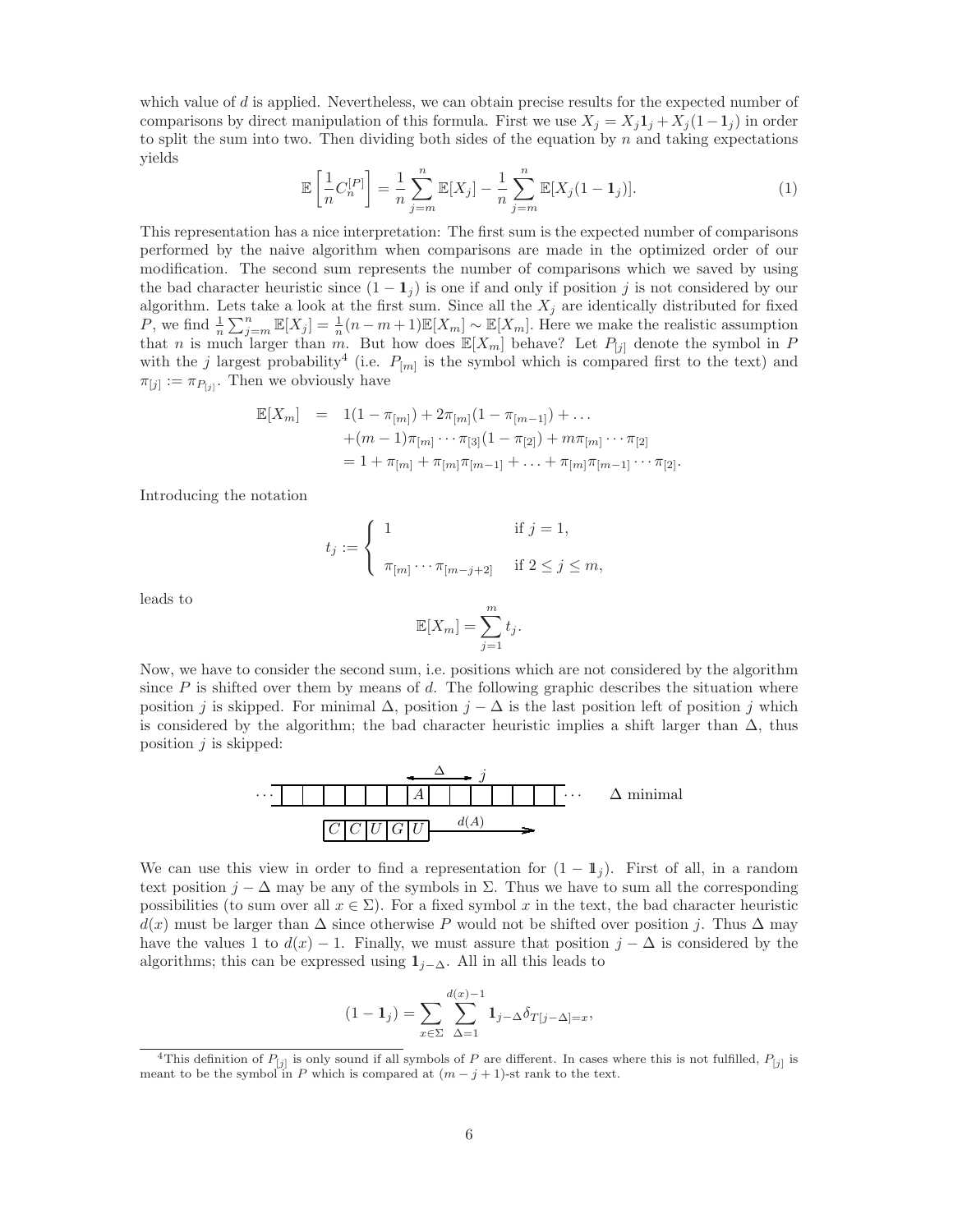|                                         | $\pi_A = \frac{4}{10}, \ \pi_C = \frac{3}{10}, \ \pi_G = \frac{2}{10}$ | $\pi_A = \frac{10}{34}, \pi_C = \frac{9}{34},$ |
|-----------------------------------------|------------------------------------------------------------------------|------------------------------------------------|
| D                                       |                                                                        | $\pi_G = \frac{8}{34}, \pi_U = \frac{7}{34}$   |
| $\overline{A}\overline{A}A\overline{A}$ | 0.54955                                                                | 0.39920                                        |
| <i>AAACG</i>                            | 0.52772                                                                | 0.45682                                        |
| $\overline{ACACG}$                      | 0.52098                                                                | 0.45506                                        |
| UCACG                                   | 0.46374                                                                | 0.47236                                        |
| UCCCG                                   | 0.32735                                                                | 0.38235                                        |
| UCGCG                                   | 0.38023                                                                | $\overline{0.44801}$                           |
| $\overline{UCCGG}$                      | 0.36876                                                                | 0.44471                                        |
| UUUGG                                   | 0.30710                                                                | 0.41833                                        |
| <i>UUUUU</i>                            | 0.24395                                                                | 0.31380                                        |

Table 1: Some numerical values of  $\rho_P$ .

where  $\delta_{T[j-\Delta]=x}$  is used to enforce symbol x at position  $j-\Delta$  of T. Inserting this into the second sum of (1) leads to

$$
\sum_{j=m}^{n} \mathbb{E}[X_j(1-\mathbf{1}_j)] = \sum_{j=m}^{n} \sum_{x \in \Sigma} \pi_x \sum_{\Delta=1}^{d(x)-1} \Pr[\mathbf{1}_{j-\Delta} = 1] \mathbb{E}[X_j | T[j-\Delta] = x \wedge \mathbf{1}_{j-\Delta} = 1].
$$

For  $\Delta < d(x)$  the conditional expectation  $\mathbb{E}[X_i | T[j - \Delta] = x \wedge \mathbf{1}_{i-\Delta} = 1]$  can be written as

$$
\mathbb{E}[X_j \mid T[j-\Delta] = x \wedge \mathbf{1}_{j-\Delta} = 1] = \sum_{i=1}^{k(\Delta, P)} t_i,
$$

where  $k(\Delta, P) - 1$  denotes the number of symbols of P that are compared to the text prior to symbol  $P[m - \Delta]$  by the modified algorithm. This equation holds because of the preassigned mismatch which at position j exists for symbol  $P[m - \Delta]$  (position j is skipped by the bad character heuristic  $d(T[j - \Delta]))$  such that the comparison of pattern and text is finished after  $P[m-\Delta]$  has been considered. Thus it only remains to find a representation for  $Pr[1_{i-\Delta}=1]$ . Let  $\varphi = \sum_{x \in \Sigma} \pi_x d(x)$  be the average bad character heuristic, i.e. assuming large texts  $(n \to \infty)$  the average step size used to slide P over T. Then the algorithms obviously only considered every  $\varphi$ 's position. Consequently, (in accordance with Theorem 1) the probability for an arbitrary position to be considered is  $\varphi^{-1} := \mu_P$ . Collecting all the partial results presented we have proven:

**Theorem 2** *The expected number of comparisons performed by the modified Horspool-algorithm for pattern* P *of length* m *and for a random text* T *of length* n *is asymptotically given by*

$$
n \cdot \mu_P \sum_{x \in \Sigma} \pi_x \left( d(x) \sum_{j=1}^m t_j - \sum_{\Delta=1}^{d(x)-1} \sum_{i=1}^{k(\Delta, P)} t_i \right),
$$
  
=:  $\rho_P$ 

 $n \to \infty$ .

Thus, we observe a linear number of comparisons where the fraction  $\rho_P$  of symbols considered depends on P and the distribution of the symbols. Table 1 shows some examples for  $\rho$  for  $\Sigma =$  $\{A, C, G, U\}$ . A decreased probability for the pattern leads in most cases to a decreased value for  $\rho_P$ . However, there are exceptions from this rule like e.g. the patterns UCCCG and UCGCG. Here the additional symbol G in the middle of P changes the bad character heuristic from  $d(G)=5$ to  $d(G) = 2$  and the increased probability for a mismatch (symbol G is less likely than symbol C) cannot compensate the resulting decrease for  $\varphi$ .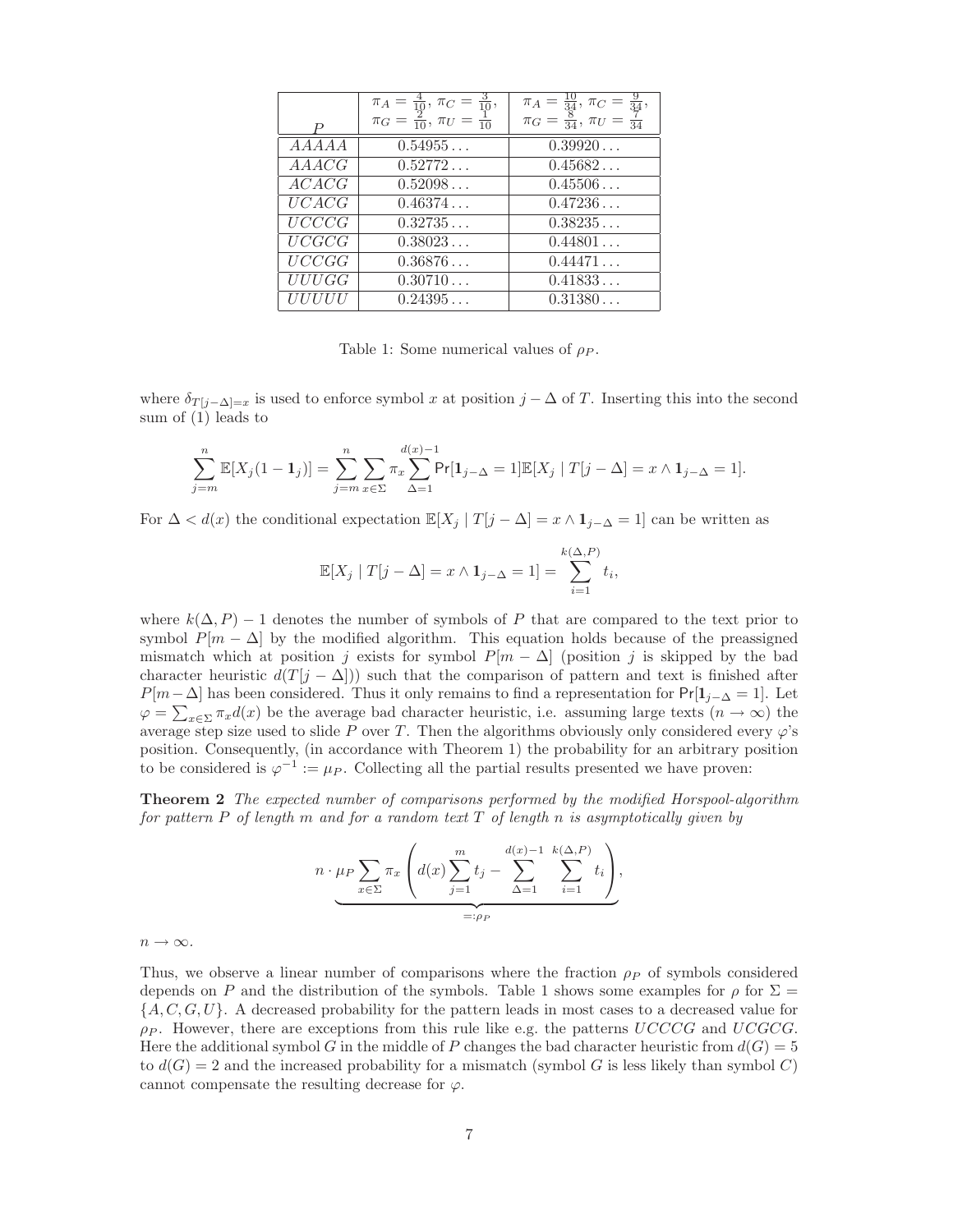Note that the representation for the expected number of comparisons given in Theorem 2 holds for any modification to the Horspool algorithm concerning only changes to the order of comparisons; only notation  $t_j$  has to be adopted to the algorithm in question. For example, setting  $t_j = \pi_m \cdots \pi_{m-j+2}$  for  $2 \leq j \leq m$  and  $k(\Delta, P) = \Delta + 1$  leads to the expected number of comparisons made by the original algorithm.

In order to decide whether or not our modification of the Horspool algorithm leads to an improved running time, we can compare the result of Theorem 2 with corresponding results for the original algorithm [MSR96]. In doing so, we observe that both algorithms are incomparable with respect to the average number of comparisons made for searching a fixed pattern in a random text. For the different probability distributions we always find patterns for which one algorithm is faster and patterns for which the other algorithm needs fewer comparisons. We can work around this dilemma by changing our model, searching now for a random pattern of fixed size m. This means to consider  $n \cdot \sum_{P \in \Sigma^m} \pi_P \rho_P$ . In order to get an appropriate representation for the resulting average number of comparisons we need to get rid of the notations  $\mu_P$ ,  $k(\Delta, P)$ ,  $d(x)$  and  $t_i$  within the representation of  $\rho_P$  given in Theorem 2. In general this is not an easy task but for  $\Sigma = \{0, 1\}$ we can proceed in the following way. Assuming without loss of generality that  $\pi_1 > \pi_0$  holds, we can conclude that the modified algorithm will first compare all the zeros of the pattern with the text before it processes the first one. Therefore, partitioning the set of all patterns in  $\Sigma^m$  into those consisting of  $k$  zeros, we can conclude that

$$
\sum_{j=1}^{m} t_j = 1 + \sum_{j=2}^{k+1} \pi_0^{j-1} + \pi_0^k \sum_{j=k+1}^{m} \pi_1^{j-(k+1)}
$$

$$
= \frac{\pi_0^{k+1} - 1}{\pi_0 - 1} + \pi_0^k \frac{\pi_1^{m-k} - \pi_1}{\pi_1 - 1}
$$

holds (this result has been used for the lengthy computation mentioned below). To continue it is advantageous to partition the set of all patterns according to their  $d(0)$  and  $d(1)$  values. Let  $P(\alpha, \beta)$  denote the set of all  $P \in \Sigma^m$  with  $d(0) = \alpha$  and  $d(1) = \beta$ . Then obviously we have

$$
n \cdot \sum_{P \in \Sigma^m} \pi_P \rho_P = n \cdot \left( \sum_{\alpha=2}^m \sum_{P \in P(\alpha,1)} \pi_P \rho_P + \sum_{\beta=2}^m \sum_{P \in P(1,\beta)} \pi_P \rho_P \right).
$$

For  $P \in P(\alpha, 1)$  (resp.  $P \in P(1, \beta)$ ) we have  $\mu_P^{-1} = \pi_0 \alpha + \pi_1$  (resp.  $\mu_P^{-1} = \pi_0 + \pi_1 \beta$ ). Furthermore, a pattern with  $\alpha = 1$  and  $\beta = k$  (resp.  $\alpha = k$  and  $\beta = 1$ ) will be of the shape  $\{0, 1\}^*10 \cdots 0\{0, 1\}$  $\sum_{k-1}$ 

 $(\text{resp. } \{0,1\}^{\star}01 \cdots 1)$  $\sum_{k-1}$  $\{0,1\}$ ). Thus we can conclude that

$$
k(\Delta, P) = \begin{cases} \Delta & P \in P(1, \beta) \text{ and } P_m = 1, \Delta \in \{1, 2, ..., \beta - 1\}, \\ \Delta + 1 & P \in (1, \beta) \text{ and } P_m = 0, \Delta \in \{1, 2, ..., \beta - 1\}, \\ \#0 + \Delta & P \in P(\alpha, 1) \text{ and } P_m = 0, \Delta \in \{1, 2, ..., \alpha - 1\}, \\ \#0 + \Delta + 1 & P \in P(\alpha, 1) \text{ and } P_m = 1, \Delta \in \{1, 2, ..., \alpha - 1\}, \end{cases}
$$

holds, where  $\#0$  is used to denote the number of zeros in P. These formulæ can be used to get rid of all the special notations in our representation of  $\rho_P$ . Performing a lengthy but straight forward computation yields the following representation for the expected number of comparisons performed by the modified algorithms for a random text of size  $n$  and a random pattern of size  $m$  $(p := \pi_0)$ :

$$
n \cdot \left[ \sum_{\alpha=2}^{m-1} (1-p)^{\alpha-1} \sum_{j=0}^{m-\alpha-1} {m-\alpha-1 \choose j} p^j (1-p)^{m-\alpha-1-j} f_1(\alpha, j, m, p) + \sum_{\beta=2}^{m-1} p^{\beta-1} \sum_{j=0}^{m-\beta-1} {m-\beta-1 \choose j} p^j (1-p)^{m-\beta-1-j} f_2(\beta, j, m, p) \right]
$$
(2)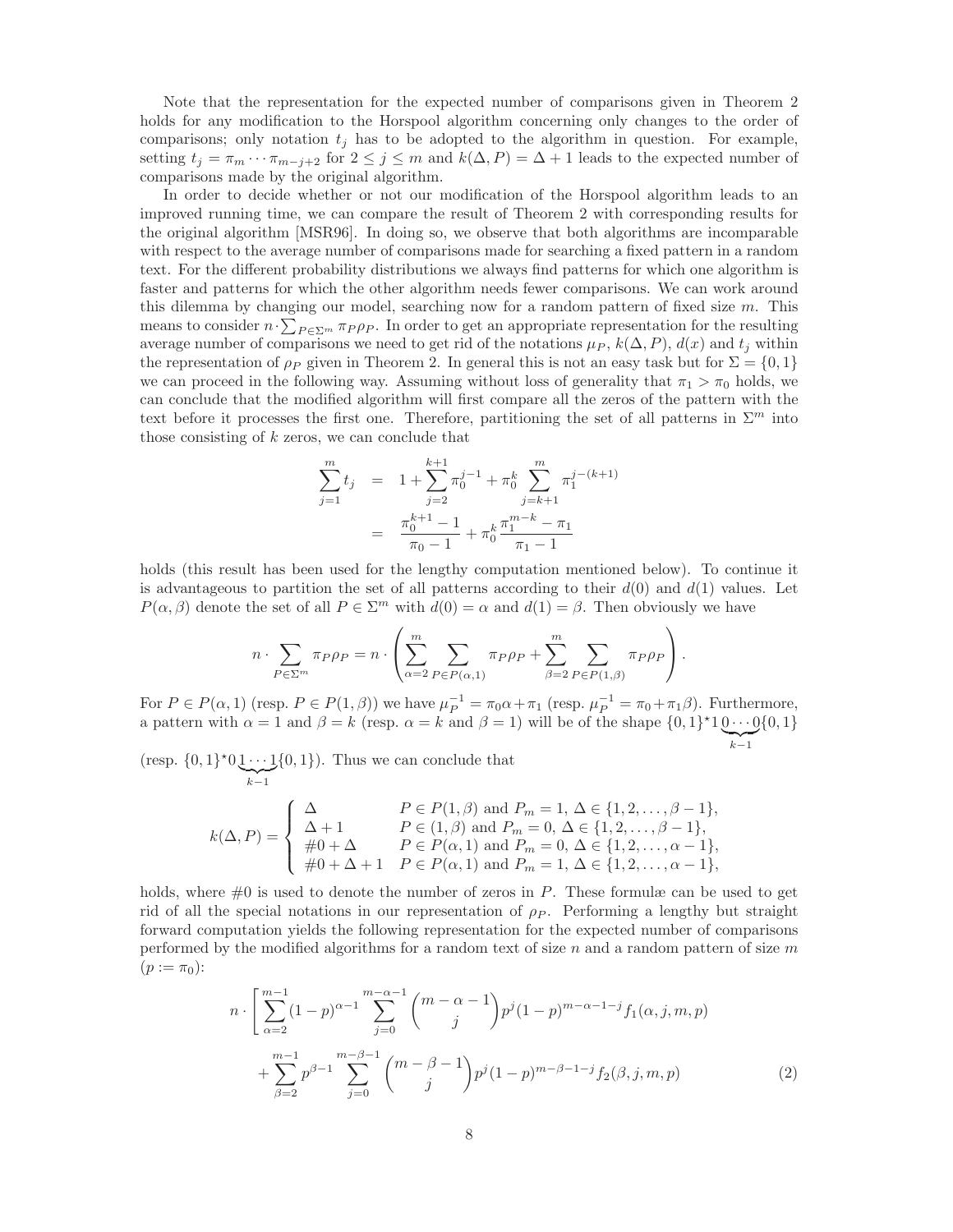$$
+\frac{1}{p(p-1)^2} \left( \frac{2(1-p)^{m+1}((1-p)^3+p)}{1+(m-1)p} - \frac{(1-p)^{2m}(2+(m-2)p)(1+2(p-1)p)}{1+(m-1)p} - \frac{p^m(1-p^2(2+(p-2)p)+(p-1)p^m(p^2-mp+m+1))}{m(p-1)-p} \right)
$$

with

$$
f_1(\alpha, j, m, p) = \frac{1}{1 + (\alpha - 1)p} \Big( (1 - p)^{-j - 2} p((1 - p)^{j + 1} + p^j((1 - p)^m(p - 1 - \alpha p)(1 + 2p(p - 1))) - (1 - p)^{j + 1}(1 + (1 - p)(-3 + (1 - p)^{\alpha} + 2(p - 1)p(p + (1 - p)^{\alpha} - 2)))) \Big)
$$

and

$$
f_2(\beta, j, m, p) = (1-p)^{-\beta-j} p^{\beta+j-2} \left( -(1-p)^{\beta+j} (2p-1)(1+(p-1)p) - (1-p)^{m+1} \right)
$$
  
 
$$
\times (1+2(p-1)p)) + \frac{(1+(p-1)p)(p^{\beta}-p) - 1}{\beta(p-1)-p}.
$$

For any given value for  $m$ , this representation simplifies to an easy rational functions, e.g. to

$$
n \cdot \frac{p^5 - 6p^4 + 6p^3 - 7p^2 + 6p - 4}{(1+p)(p-2)}, \text{ for } m = 2 \text{ and}
$$
  

$$
n \cdot \frac{14p^9 - 71p^8 + 99p^7 + 2p^6 - 106p^5 + 111p^4 - 49p^3 + 24p^2 - 24p + 18}{(1+2p)(1+p)(-3+2p)(p-2)} \text{ for } m = 3.
$$

However, neither the representation as a twofold sum nor the rational functions for given values of m provide a clear view on how the running-time of the algorithm depends on  $m$  and  $p$ . Therefore, we compute an appropriate asymptotical representation.

**Theorem 3** *For*  $\Sigma = \{0,1\}$  *and*  $p := \pi_0 < \frac{1}{2}$  *the expected number of comparisons performed by the modified Horspool-algorithm for a random pattern* P *of fixed length* m *and for a random text* T *of length* n *is asymptotically given by*

$$
n \cdot \begin{cases} 2 & \text{if } m = 1 \\ 2 - \frac{11}{2}p + \frac{45}{4}p^2 + \mathcal{O}(p^3) & \text{if } m = 2 \\ m + (\frac{1}{2} + m - 2m^2)p + (\frac{13}{12} - \frac{7}{3}m - m^2 + \frac{7}{3}m^3)p^2 + \mathcal{O}(p^3) & \text{if } m \ge 3 \end{cases}
$$

 $n \to \infty, p \to 0.$ 

**Proof:** We first consider the case  $m \geq 3$ . In order to prove the corresponding asymptotic, we analyze the sum

$$
\sum_{\alpha=2}^{m-1} (1-p)^{\alpha-1} \sum_{j=0}^{m-\alpha-1} {m-\alpha-1 \choose j} p^j (1-p)^{m-\alpha-1-j} f_1(\alpha, j, m, p)
$$
  
+ 
$$
\sum_{\beta=2}^{m-1} p^{\beta-1} \sum_{j=0}^{m-\beta-1} {m-\beta-1 \choose j} p^j (1-p)^{m-\beta-1-j} f_2(\beta, j, m, p)
$$
  
= 
$$
\sum_{\alpha=2}^{m-1} \sum_{j=0}^{m-\alpha-1} {m-\alpha-1 \choose j} \underbrace{p^j (1-p)^{m-\alpha-j-1} [(1-p)^{\alpha-1} f_1(\alpha, j, m, p) + p^{\alpha-1} f_2(\alpha, j, m, p)]}_{=: \tau}.
$$

Expanding  $\tau$  we observe terms of three different patterns: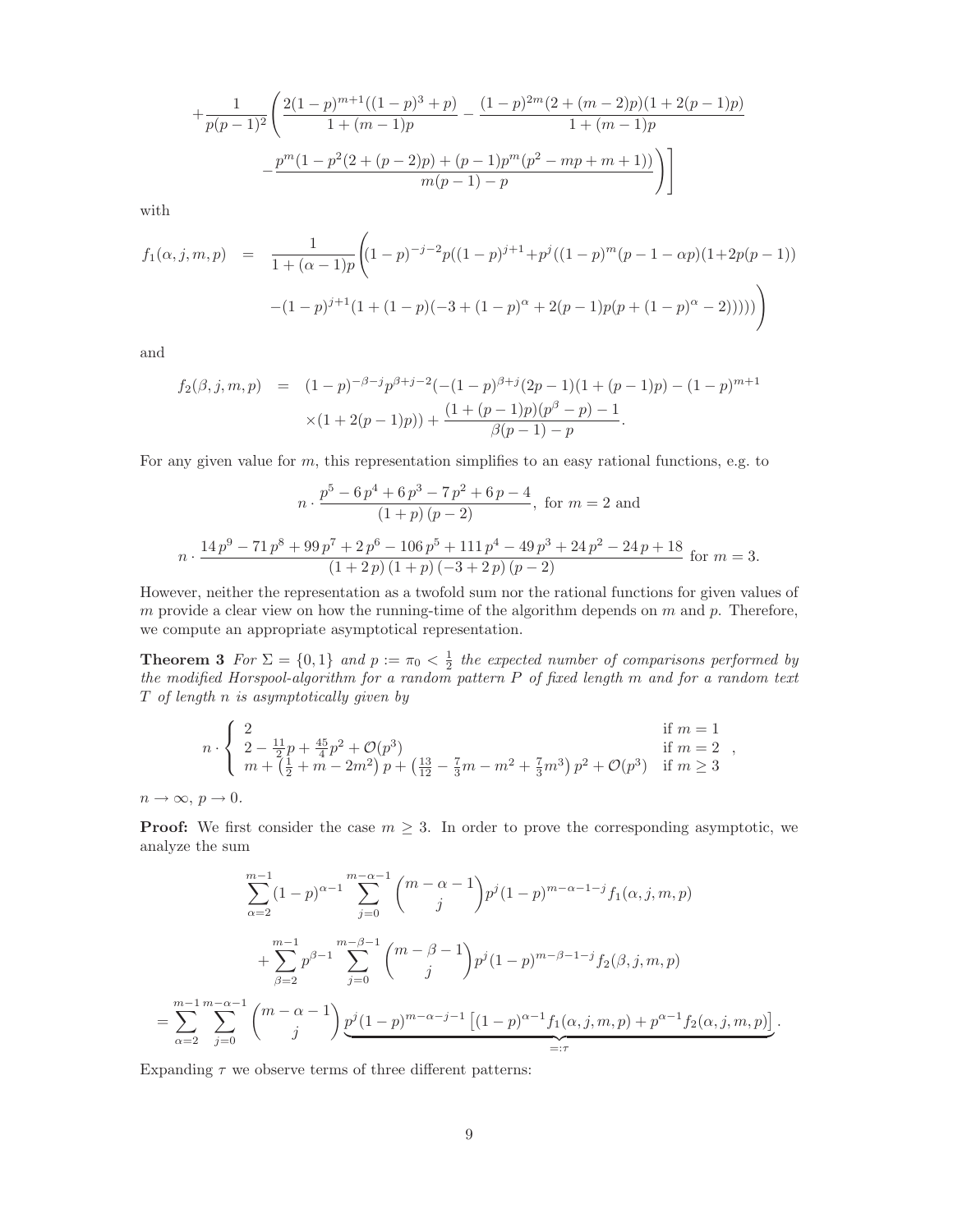1. Terms of the pattern  $c \cdot p^{\gamma}(1-p)^{\delta}$  with the following values for the parameters  $c, \gamma$  and  $\delta$ :

$$
c = -2, \ \gamma = 2j + 2\alpha, \ \delta = m - \alpha - j - 1; \qquad c = -3, \ \gamma = 2j + 2\alpha - 2, \ \delta = m - \alpha - j - 1; \qquad c = 3, \ \gamma = 2j + 2\alpha - 1, \ \delta = m - \alpha - j - 1; \qquad c = 1, \ \gamma = 2j + 2\alpha - 3, \ \delta = m - \alpha - j - 1; \qquad c = -1, \ \gamma = 2j + 2\alpha - 3, \ \delta = 2m - 2\alpha - 2j - 1; \qquad c = -4, \ \gamma = 2j + 2\alpha - 1, \ \delta = 2m - 2\alpha - 2j - 1; \qquad c = 3, \ \gamma = 2j + 2\alpha - 2, \ \delta = 2m - 2\alpha - 2j - 1; \qquad c = 2, \ \gamma = 2j + 2\alpha, \ \delta = 2m - 2\alpha - 2j - 1; \qquad c = 2, \ \gamma = 2j + 2\alpha, \ \delta = 2m - 2\alpha - 2j - 1; \qquad c = 2, \ \gamma = 2j + 2\alpha, \ \delta = 2m - 2\alpha - 2j - 1; \qquad c = 2, \ \gamma = 2j + 2\alpha, \ \delta = 2m - 2\alpha - 2j - 1; \qquad c = 2, \ \gamma = 2j + 2\alpha, \ \delta = 2m - 2\alpha - 2j - 1; \qquad c = 2, \ \gamma = 2m - 2\alpha - 2j - 1; \qquad c = 2, \ \gamma = 2m - 2\alpha - 2j - 1; \qquad c = 2m - 2\alpha - 2j - 1; \qquad c = 2, \ \gamma = 2m - 2\alpha - 2j - 1; \qquad c = 2, \ \gamma = 2m - 2\alpha - 2j - 1; \qquad c = 2, \ \gamma = 2m - 2\alpha - 2j - 1; \qquad c = 2, \ \gamma = 2m - 2\alpha - 2j - 1; \qquad c = 2, \ \gamma = 2m - 2\alpha - 2j - 1; \qquad c = 2, \ \gamma = 2m - 2\alpha - 2j - 1; \qquad c = 2, \ \gamma = 2m - 2\alpha - 2j - 1; \qquad
$$

We number these settings left to right from top to button. Obviously,  $c \cdot p^{\gamma}(1-p)^{\delta} =$  $c \cdot \sum_{k\geq 0} {\delta \choose k} (-1)^k p^{k+\delta}$  holds. Since  $j \geq 0$  and  $\alpha \geq 2$  hold according to our summation,  $\gamma$  is at least 1 in all cases such that there is no contribution to the constant term in the expansion of  $c \cdot p^{\gamma}(1-p)^{\delta}$  around  $p = 0$  for any of the eight parameter settings. For the coefficient at p there is only the choice  $\gamma = 1$  and  $k = 0$  which is fulfilled by the fourth and the fifth setting for  $\alpha = 2$  and  $j = 0$ . However, with these choices for the parameters both contributions cancel out. For the coefficient at  $p^2$  we can combine  $k = 0$  with  $\gamma = 2$  and  $k = 1$  with  $\gamma = 1$ . For  $k = 0$  only the second and the seventh setting might contribute with  $\alpha = 2$  and  $j = 0$ ; again the resulting expressions cancel out. For  $k = 1$  the fourth and the fifth setting contribute for  $\alpha = 2$  and  $j = 0$  giving rise to the expansion

$$
(m-2)p^2 + \mathcal{O}(p^3).
$$

2. Terms of the pattern  $\frac{c \cdot p^{\gamma} (1-p)^{m-\alpha-j-1}}{\alpha p-\alpha-p}$  with the following values for the parameters c and  $\gamma$ :

$$
c = 1, \gamma = j + \alpha + 1; \quad c = -1, \gamma = j + \alpha; \quad c = -1, \gamma = j + \alpha + 2; \nc = 1, \gamma = j + 2\alpha - 1; \quad c = -1, \gamma = j + \alpha - 1; \quad c = -1, \gamma = j + 2\alpha; \nc = 1, \gamma = j + 2\alpha + 1;
$$

Again, we number these settings left to right from top to button. Computing a series expansion at  $p = 0$  yields

$$
\frac{c \cdot p^{\gamma}(1-p)^{m-\alpha-j-1}}{\alpha p - \alpha - p} = c \cdot p^{\gamma} \cdot \left( -\frac{1}{\alpha} + \frac{(m-\alpha-j-2)\alpha + 1}{\alpha^2}p + \mathcal{O}(p^2) \right).
$$

Now  $\alpha \geq 2$  and  $j \geq 0$  implies  $\gamma \geq 1$  for all the parameter settings such that no contribution for the constant term exists. The coefficient  $\frac{1}{2}$  at p is given by the sole possible contribution which results from the choices  $\alpha = 2$  and  $j = 0$  for the fifth setting. The coefficient at  $p^2$  is made up of several contributions by the fifth setting  $(\alpha = 2, j = 0)$  for  $\gamma = 1$  combined with  $\frac{(m-\alpha-j-2)\alpha+1}{\alpha^2}p$  and by the second  $(\alpha=2, j=0)$  and fifth  $(\alpha=3, j=0 \text{ and } \alpha=2, j=1)$ setting for  $\gamma = 2$  combined with  $-\frac{1}{\alpha}$ . Note that we have to take the binomial coefficient  $\binom{m-\alpha-1}{j}$  into account whenever  $j \neq 0$  holds. Altogether, this leads to the expansion

$$
\frac{1}{2}p + \left(\frac{13}{12} - \frac{1}{3}\delta_{m,3}\right)p^2 + \mathcal{O}(p^3).
$$

Here,  $\delta$  is Kronecker's symbol which shows up since  $\alpha = 3$  is impossible for  $m = 3$ .

3. Terms of the pattern  $\frac{c \cdot p^{\gamma} (1-p)^{\delta}}{1+\alpha p-p}$  with the following values for the parameters  $c, \gamma$  and  $\delta$ :

 $c = 1, \gamma = j + 1, \delta = m - j - 4;$   $c = -1, \gamma = j + 2, \delta = m - j - 4;$  $c = 3, \gamma = 2j + 2, \delta = 2m - 2j - 4;$   $c = 2, \gamma = 2j + 4, \delta = 2m - 2j - 4;$  $c = -4, \, \gamma = 2j + 3, \, \delta = 2m - 2j - 4; \qquad c = -1, \, \gamma = 2j + 1, \, \delta = 2m - 2j - 4;$  $c = -\alpha$ ,  $\gamma = 2j + 2$ ,  $\delta = 2m - 2j - 4$ ;  $c = -2\alpha$ ,  $\gamma = 2j + 4$ ,  $\delta = 2m - 2j - 4$ ;  $c = 2\alpha, \, \gamma = 2j + 3, \, \delta = 2m - 2j - 4; \qquad c = 2, \, \gamma = 2j + 1, \, \delta = m - j - 4;$  $c = -1, \, \gamma = 2j + 1, \, \delta = m - j - 4 + \alpha; \quad c = -18, \, \gamma = 2j + 4, \, \delta = m - j - 4;$  $c = -7, \, \gamma = 2j + 3, \, \delta = m - j - 4 + \alpha; \quad c = 17, \, \gamma = 2j + 3, \, \delta = m - j - 4;$  $c = 4, \gamma = 2j + 2, \delta = m - j - 4 + \alpha;$   $c = -9, \gamma = 2j + 2, \delta = m - j - 4;$  $c = 10, \, \gamma = 2j + 5, \, \delta = m - j - 4;$   $c = 6, \, \gamma = 2j + 4, \, \delta = m - j - 4 + \alpha;$  $c = -2, \ \gamma = 2j + 6, \ \delta = m - j - 4;$   $c = -2, \ \gamma = 2j + 5, \ \delta = m - j - 4 + \alpha;$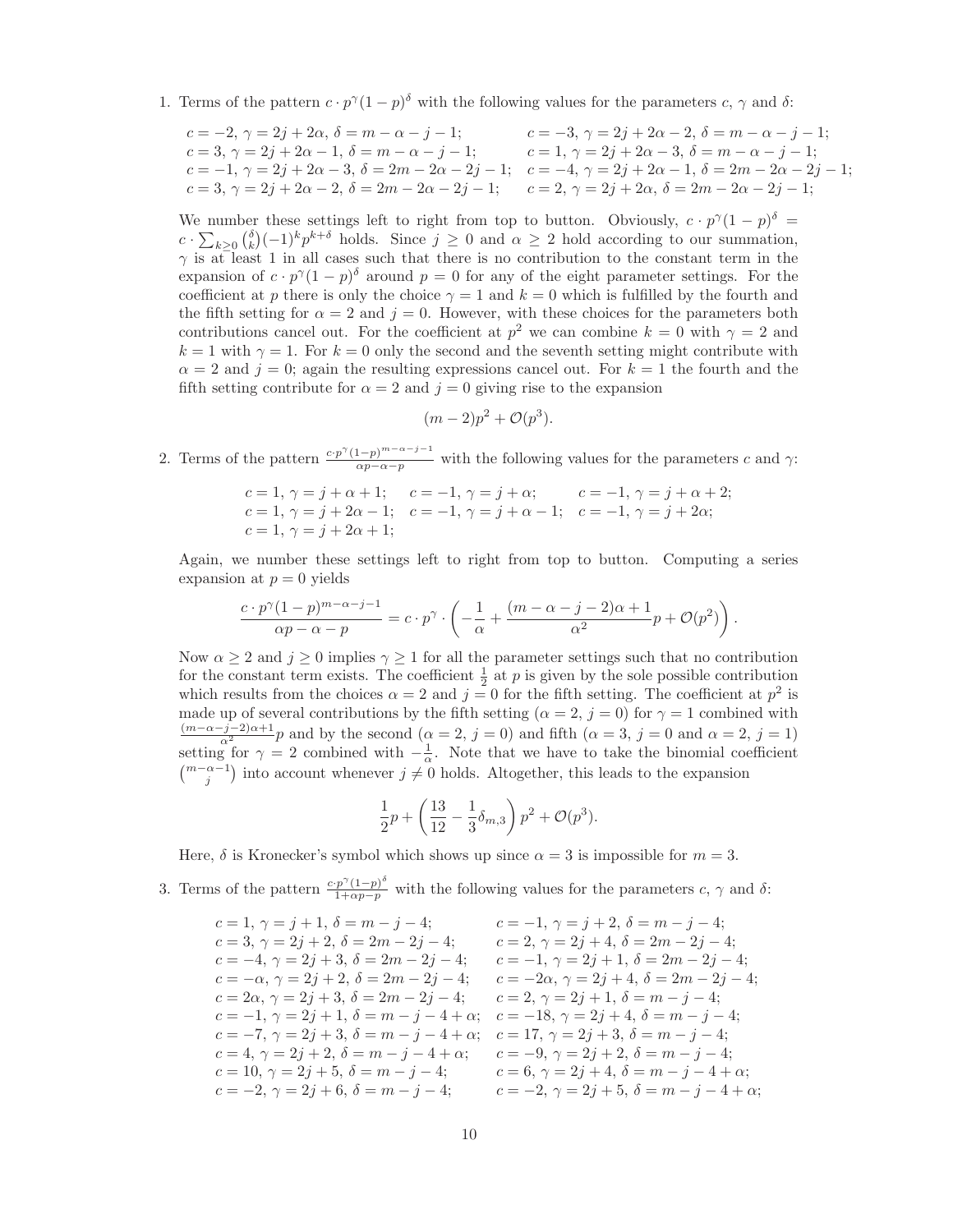Let  $c_i$  resp.  $\gamma_i$  resp.  $\delta_i$  be the parameter c resp.  $\gamma$  resp.  $\delta$  of the *i*-th parameter setting numbered from left to right, top to button,  $1 \leq i \leq 20$ . With  $j \geq 0$  all the  $\gamma_i$  are at least 1 such that the expansion

$$
\frac{c \cdot p^{\gamma}(1-p)^{\delta}}{1+\alpha p - p} = c \cdot p^{\gamma} \cdot \left(1 + (1-\alpha-\delta)p + \mathcal{O}(p^2)\right)
$$

implies that we have no constant term. For  $j = 0$  and arbitrary  $\alpha$  we observe  $\gamma_k = 1$  for  $k \in \{1, 6, 10, 11\}$ . This leads to the contribution

$$
\sum_{\alpha=2}^{m-1} {m-\alpha-1 \choose 0} (c_1+c_6+c_{10}+c_{11})p = (m-2)p.
$$

There are several possibilities for a contribution to the coefficient at  $p^2$ . First, we can combine  $\gamma = 1$  with  $(1 - \alpha - \delta)p$  which leads to

$$
\sum_{\alpha=2}^{m-1} {m-\alpha-1 \choose 0} \sum_{k \in \{1,6,10,11\}} c_k (1-\alpha-\delta_k) p^2 = 5(m-2)p^2.
$$

Second, we can combine  $\gamma = 2$  with 1; we find  $\gamma_k = 2$  for  $k \in \{2, 3, 7, 15, 16\}$  and  $j = 0$ leading to

$$
\sum_{\alpha=2}^{m-1} {m-\alpha-1 \choose 0} (c_2+c_3+c_7+c_{15}+c_{16}) p^2 = \left(-\frac{5}{2}m-\frac{1}{2}m^2+7\right) p^2.
$$

Additionally, the choice  $j = 1$  implies  $\gamma_1 = 2$  for arbitrary  $\alpha$ , which leads to the contribution

$$
\sum_{\alpha=2}^{m-1} {m-\alpha-1 \choose 1} c_1 p^2 = \left(\frac{1}{2}m^2 - \frac{5}{2}m + 3\right) p^2.
$$

Adding all the contributions for the two alternatives  $\gamma = 1$  and  $\gamma = 2$  leads to

$$
\[5(m-2) + \left(-\frac{5}{2}m - \frac{1}{2}m^2 + 7\right) + \left(\frac{1}{2}m^2 - \frac{5}{2}m + 3\right)\]p^2 = 0.
$$

Therefore we finally find the following expansion of our sum for fixed  $m \geq 3$  and  $p \to 0$ :

$$
\frac{2m-3}{2}p + \left(\frac{13}{12} - \frac{1}{3}\delta_{m,3} + (m-2)\right)p^2 + \mathcal{O}(p^3).
$$

It remains to determine the contribution of

$$
\nu := \frac{1}{p(p-1)^2} \left( \frac{2(1-p)^{m+1}((1-p)^3+p)}{1+(m-1)p} - \frac{(1-p)^{2m}(2+(m-2)p)(1+2(p-1)p)}{1+(m-1)p} - \frac{p^m(1-p^2(2+(p-2)p)+(p-1)p^m(p^2-mp+m+1))}{m(p-1)-p} \right)
$$

to the expansion at  $p = 0$ . For this purpose we proceed in the same way as before. Expanding  $\nu$ we observe terms of two different patterns.

1. Terms of the pattern 
$$
\frac{c \cdot p^{\gamma} (1-p)^{\delta}}{(p-1)^2 (1+mp-p)}
$$
 with  
\n $c = 2, \gamma = -1, \delta = m;$   $c = -6, \gamma = 0, \delta = m;$   $c = 10, \gamma = 1, \delta = m;$   
\n $c = -8, \gamma = 2, \delta = m;$   $c = 2, \gamma = 3, \delta = m;$   $c = -2, \gamma = -1, \delta = 2m;$   
\n $c = -8, \gamma = 1, \delta = 2m;$   $c = 6, \gamma = 0, \delta = 2m;$   $c = -m, \gamma = 0, \delta = 2m;$   
\n $c = -2m, \gamma = 2, \delta = 2m;$   $c = 2m, \gamma = 1, \delta = 2m;$   $c = 4, \gamma = 2, \delta = 2m;$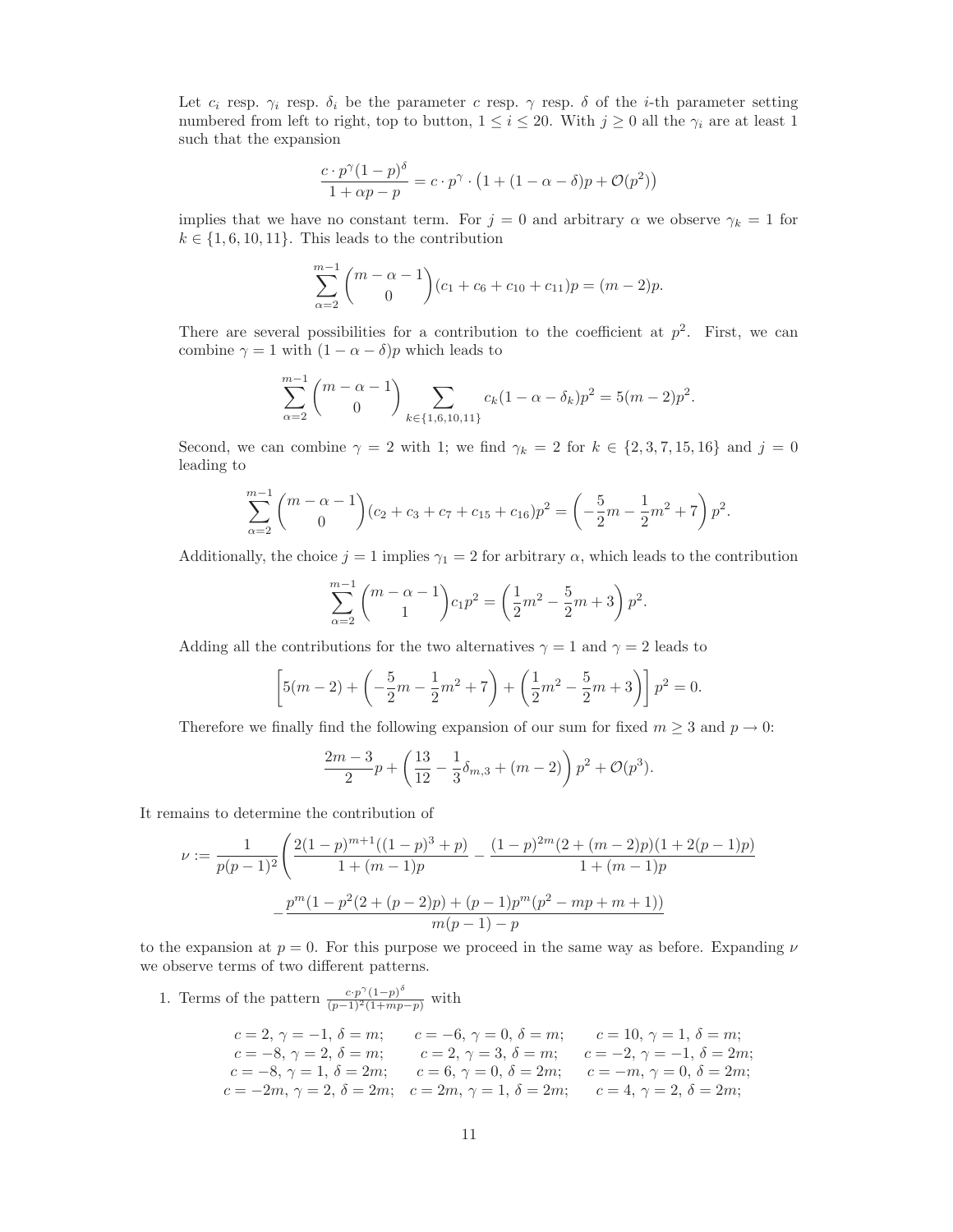Again, we use  $c_i$  resp.  $\gamma_i$  resp.  $\delta_i$  to denote the parameter c resp.  $\gamma$  resp.  $\delta$  of the *i*-th parameter setting numbered from left to right, top to button,  $1 \leq i \leq 12$ . Then the expansion

$$
\frac{(1-p)^{\delta}}{(p-1)^2(1+mp-p)} = 1 + (3-\delta-m)p + \left(6 - \frac{7}{2}\delta + \frac{1}{2}\delta^2 + m(\delta - 4 + m)\right)p^2
$$

$$
+ \left(10 - \frac{1}{6}\delta^3 + 2\delta^2 - \frac{47}{6}\delta - 10m + \frac{9}{2}\delta m - \frac{1}{2}\delta^2 m + 5m^2 - \delta m^2 - m^3\right)p^3 + \mathcal{O}(p^4)
$$

makes it possible to collect all the contributions to the expansion in question. Since  $c_1$  +  $c_6 = 0$  we have no contribution to  $p^{-1}$ . For the constant term we have contributions by the k-th parameter setting,  $k \in \{1, 2, 6, 8, 9\}$ , which sum up to m. The coefficient at p results from contributions by the k-th setting,  $k \in \{1, 2, 3, 6, 7, 8, 9, 11\}$ , which sum up to  $2 - 2m^2$ . The coefficient at  $p^2$  results from  $k \in \{1, 2, 3, 4, 6, 7, 8, 9, 10, 11, 12\}$  and is given by  $2 + \frac{7}{3}m^3 - m^2 - \frac{10}{3}m$ . Thus, the expansion of all the terms of  $\nu$  belonging to the first pattern is given by

$$
m + (2 - 2m^2)p + \left(2 + \frac{7}{3}m^3 - m^2 - \frac{10}{3}m\right)p^2 + \mathcal{O}(p^3).
$$

2. Terms of the pattern  $\frac{c \cdot p^{\gamma}}{(p-1)^2 (mp-m-p)}$  with

$$
c = -1, \gamma = m - 1; \qquad c = 2, \gamma = m + 1; \qquad c = 1, \gamma = m + 3; \qquad c = -2, \gamma = m + 2; \nc = -1, \gamma = 2m + 2; \qquad c = m, \gamma = 2m + 1; \qquad c = -2m, \gamma = 2m; \qquad c = -1, \gamma = 2m; \nc = 1, \gamma = 2m + 1; \qquad c = m, \gamma = 2m - 1; \qquad c = 1, \gamma = 2m - 1;
$$

Since  $\gamma$  grows with m for all eleven parameter settings and since

$$
\frac{c \cdot p^{\gamma}}{(p-1)^2 (mp-m-p)} = -\frac{1}{m} - \frac{3m-1}{m^2} p - \frac{6m^2-4m+1}{m^3} p^2 + \mathcal{O}(p^3)
$$

holds, the only contribution to the expansion in question (recall that we are discussing the case  $m \geq 3$ ) results from choosing  $m = 3$ . For this case all parameter settings together contribute  $\frac{1}{3}p^2 + \mathcal{O}(p^3)$ . For  $m \geq 4$ , the contributions of all terms of the pattern considered here are in  $\mathcal{O}(p^3)$  and thus beyond the precision of our asymptotic.

Adding all the contributions made by the terms of  $\tau$  and  $\nu$  finally yields the expansion stated in the theorem. The cases  $m = 1$  and  $m = 2$  can be proved easily by an inspection of (2) for these specific values of m.  $\Box$ 

#### **Remarks:**

- 1. The assumption of m being fixed is essential for the asymptotic given in the previous theorem. Like the coefficients of our asymptotic expansion the constant of the  $\mathcal{O}$ -term grows with m. As a consequence, our asymptotic is rather precise for small values of  $m$  even for  $p$  relatively close to  $\frac{1}{2}$ . However, with growing m we need p close to zero for our asymptotic to provide values being similar to the precise number of comparisons.
- 2. Considering  $\Sigma = \{0, 1\}$  does not provide simplified results for the original Horspool algorithm. Since the pattern is processed in a fixed order from right to left, it is not possible to simplify the corresponding summations, e.g. by partitioning the set of patterns. From a mathematical point of view, the fixed order of processing implies that for almost all distributions the sums<sup>5</sup>  $\sum_{j=1}^{m} t_j$  equal just for two patterns  $P_1$ ,  $P_2$  with  $P_1[2..m] = P_2[2..m]$ .

Based on the expected number of comparisons for searching a random pattern in a random text, it is now possible to compare the modified algorithm with the original one. The plot in Figure 3 shows the quotient  $\mathbb{E}[C_n^{\text{mod}}(m)]/\mathbb{E}[C_n^{\text{org}}(m)]$ , i.e. the expected number of comparisons

<sup>&</sup>lt;sup>5</sup>Here we assume, that the definition of  $t_i$  is adapted to the case of the original algorithm as described on page 8.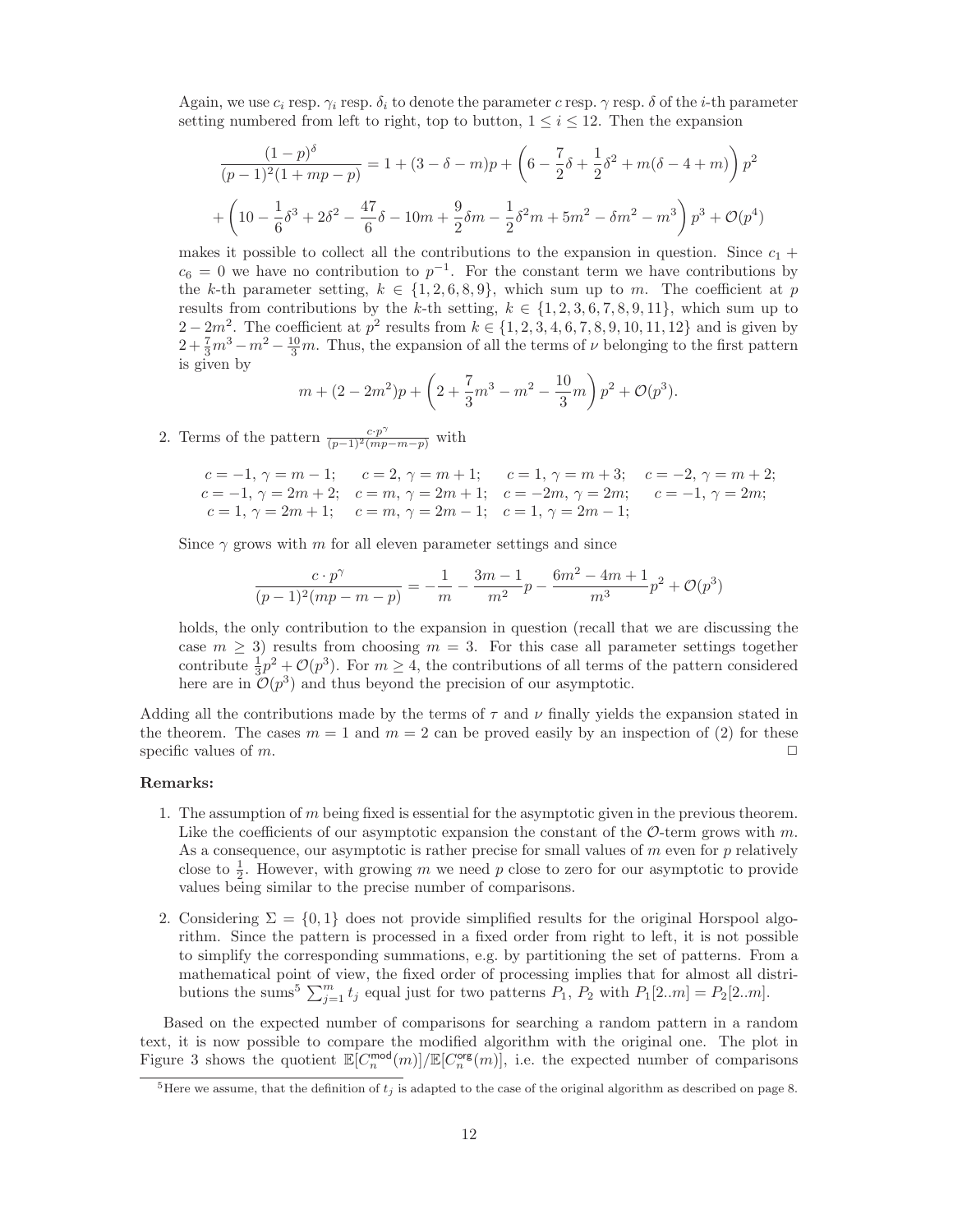

Figure 3: The expected number of comparisons made by the modified algorithm divided by the same number for the original one. The different curves correspond to different lengths  $m \in$  $\{2, 3, 4, 5\}$  of a random pattern. The x-axis determines the probability of symbol 1 according to  $\pi_1 := \frac{x+1}{22}.$ 

made by the modified algorithm divided by the corresponding number for the original method, for  $\Sigma = \{0, 1\}, \pi_1 := \frac{x+1}{2^2}$  and  $m \in \{2, 3, 4, 5\}.$  The highest curve corresponds to the case  $m = 2$ , the lowest to the case  $m = 5$ . The original algorithm is slightly better for a uniform distribution only. For every asymmetric distribution our modified algorithm runs faster. The longer the pattern becomes, the larger the potential advantage of the modified algorithm gets. In case of a random pattern of length 5 we need less than 80% of the running time of the original algorithm for the most beneficial distribution. The same behavior can be observed for alphabets of larger sizes. In Figure 4 you can find a plot of the same quotient for an alphabet of size 3 and a random pattern of size 5; the x and y axes represent the probabilities for two of the three symbols. Again, the original algorithm is faster for the uniform distribution. However, the potential advantage of our algorithm is even higher than in the case of a binary alphabet, needing less than 75% of the original algorithm's running time in the best case.

# **4 Simulations**

In this section, we provide some simulation results in order to

- show the accuracy of our asymptotic formulae,
- to study the effect of using approximated probabilities (that result from sampling the text randomly) for the modified algorithm, and
- to see how the modified algorithm performs on real world data which is not generated according to our simple probability model.

For the first item we have generated a random text T of size 1000000 over the alphabet  $\Sigma$  =  $\{A, C, G, U\}$  according to the probability distribution  $\pi_A = \frac{9}{20}$ ,  $\pi_C = \frac{1}{10}$ ,  $\pi_G = \frac{1}{5}$  and  $\pi_U = \frac{1}{4}$  and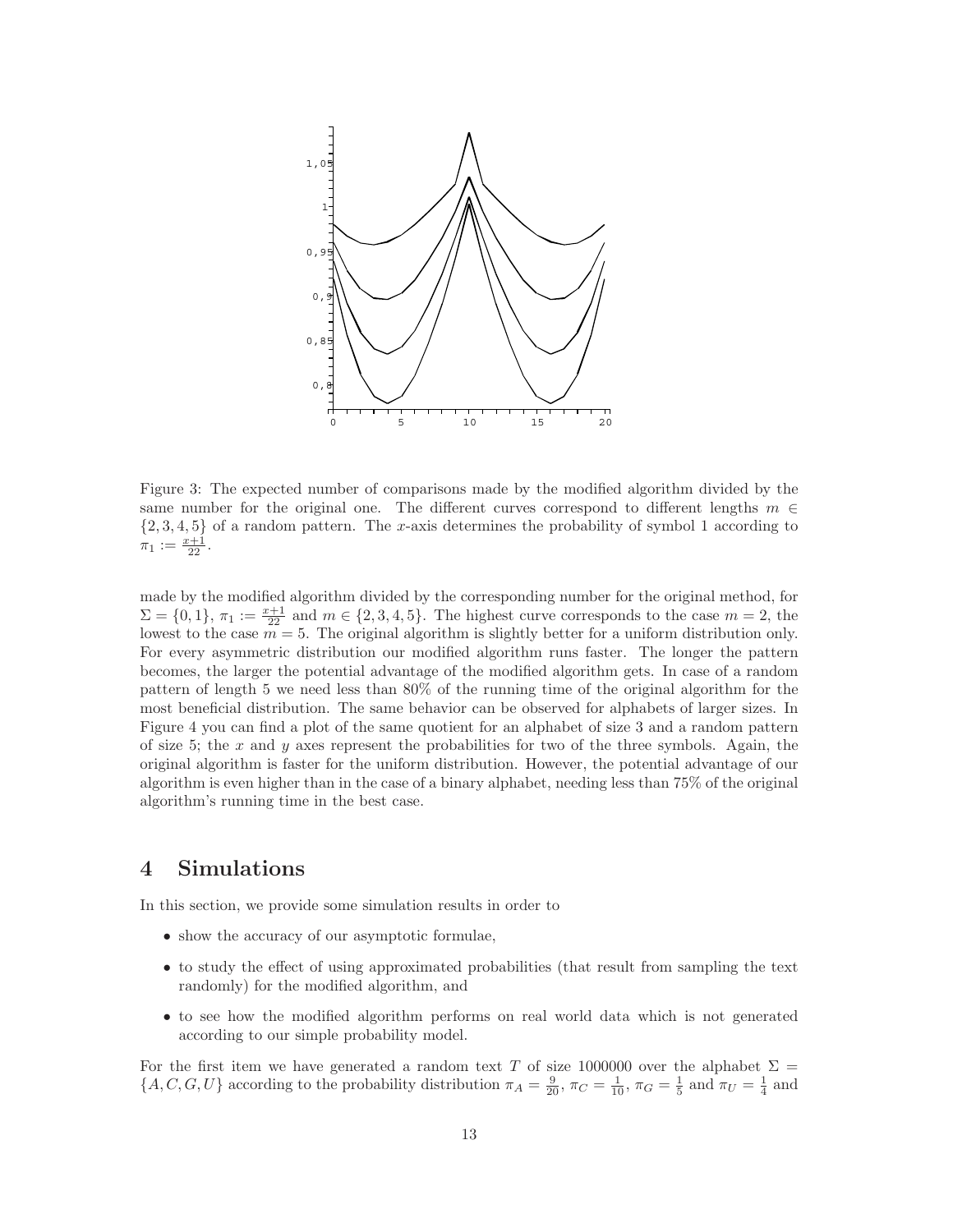

Figure 4: The expected number of comparisons made by the modified algorithm divided by the same number for the original one. The plots show this quotient for a random pattern of size 5 over an alphabet of size 3 for two different viewpoints. The  $x$  and  $y$  axes determine the probabilities of the symbols 1 and 2 according to  $\pi_1 = \frac{x}{20}$  and  $\pi_2 = \frac{y}{20}$ .

searched for several patterns of different lengths. Table 2 shows the observed results. As we can see, the asymptotical number of comparisons given by Theorem 2 is rather precise with a relative error of only about one per thousand. Furthermore, we observe that there are patterns for which both algorithms have the same behavior. One example is the pattern  $UUUGG$  for which both algorithms need the same number of comparisons because  $\pi_G < \pi_U$  holds, such that the order in which the modified algorithm processes this pattern is identical to the one used by the original method. Finally, with the size of the pattern increasing, we observe a greater potential for cutting down on the number of comparisons for the modified algorithm.

In order to study the effect of using approximated probabilities for the modified Horspool algorithm we ran the following experiments: We generated random texts of size 250000 according to four different probability distributions. For each of these texts we used the modified algorithm so search for different patterns using random samples of different sizes to approximate the probabilities. These experiments (fixed text  $T$  and fixed pattern  $P$ ) were repeated 50 times; the resulting average number of comparisons needed together with the number of comparisons needed when using the exact distribution of the symbols is shown in Table 3. We observe that using only an approximation of the probability distribution may be either an advantage or an disadvantage. For instance, pattern AAACG needs a smaller number of comparisons for the random text according to distribution  $\Pi_1$  for all sizes of the random sample considered. However, the same pattern needs more comparisons for all sample sizes and probability distribution  $\Pi_2$ . If we sum the average number of comparisons for all patterns and all distributions, we observe that the largest sample size  $((\Sigma+1)\sqrt{|T|})$  leads to the best result, the smallest sample size  $(\frac{1}{2}\sqrt{|T|})$  to the worst. This contradicts somehow the fact that the usage of the real probabilities (last column) leads to the largest total number of comparisons since we should assume that a larger sample size leads to a better approximation of the probabilities; but then, using the largest sample size should be closest to using the exact distribution. Furthermore, if we take the running time for sampling the text into account (assuming that the running time of one comparison of two symbols is similar to that of sampling a single symbol of the text), we get the converse situation: Adding the amount of 250 to each of the average numbers of the fifth column results to a total amount of 4219162.02 in contrast to a total number of 4228339.50 (resp. 4306816.08) comparisons which follow from the addition of 500 (resp. 2500) to each entry of the third (resp. fourth) column. As a consequence, we should expect that using a larger sample size does not pay off over a long run.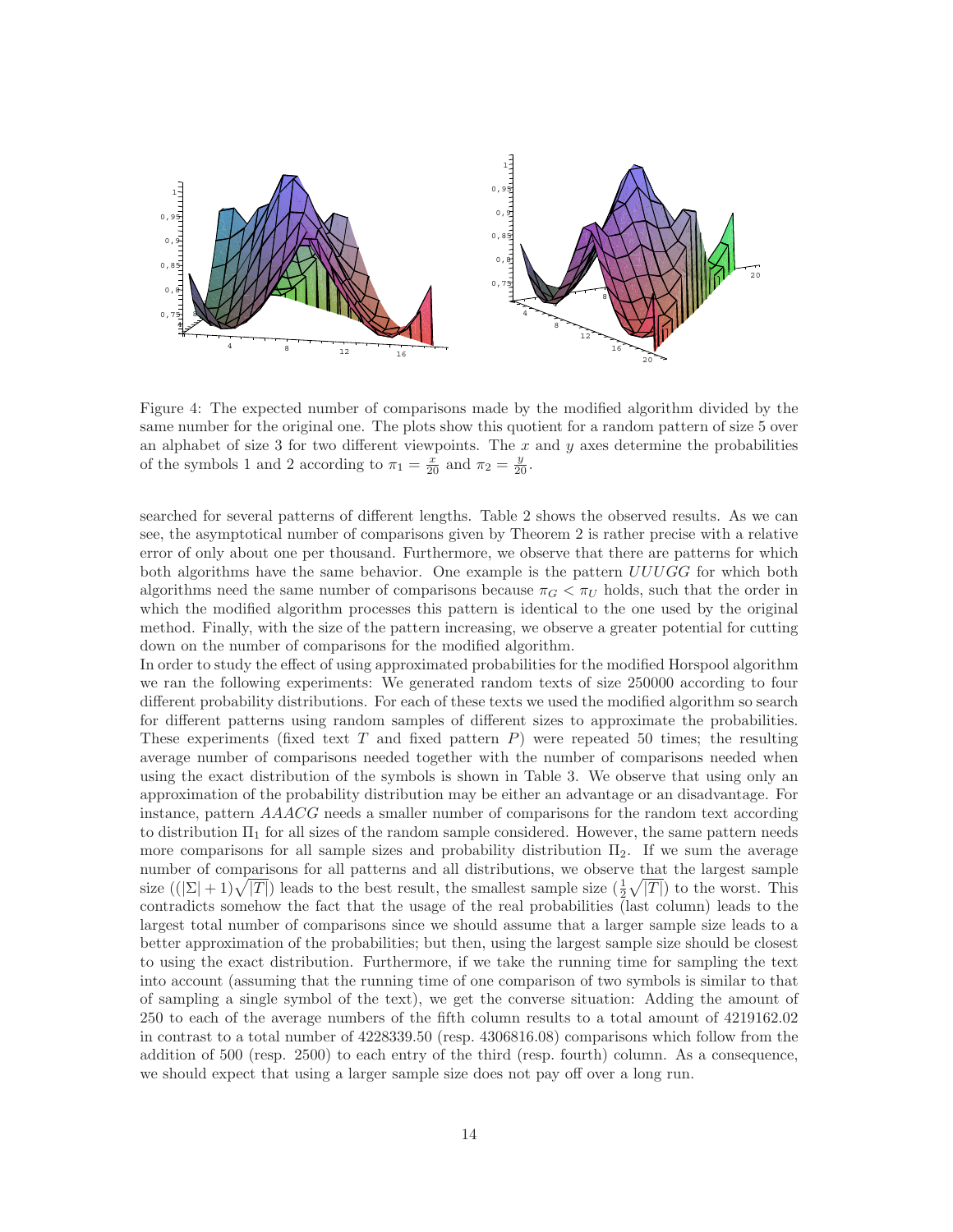|                        |            |          | comparisons observed |          | asymptotic formulae |                      |
|------------------------|------------|----------|----------------------|----------|---------------------|----------------------|
| $\boldsymbol{P}$       | $\#P$ in T | original | modified             | original | modified            | $as. / ob.$ modified |
| A A A A A              | 18491      | 643567   | 643567               | 644970   | 644970              | 1.002180037          |
| AAAGG                  | 1804       | 391173   | 388644               | 390920   | 387843              | 0.997938988          |
| ACACG                  | 426        | 388496   | 375071               | 388206   | 375606              | 1.001426397          |
| UCACG                  | 237        | 420538   | 405468               | 420557   | 406492              | 1.002525477          |
| UCCCG                  | 40         | 286655   | 281813               | 286055   | 281021              | 0.997189626          |
| <i>UCGCG</i>           | 108        | 333183   | 324505               | 333259   | 326005              | 1.004622425          |
| <i>UCCGG</i>           | 101        | 351441   | 331699               | 351584   | 328789              | 0.991226986          |
| <i>UUUGG</i>           | 605        | 378200   | 378200               | 377609   | 377609              | 0.998437335          |
| <b>UUUUU</b>           | 992        | 353235   | 353235               | 352783   | 352783              | 0.998720399          |
| <i>UAGACGCA</i>        | 9          | 386239   | 301838               | 386114   | 302373              | 1.001772474          |
| AGGUAUAC               | 26         | 438142   | 414726               | 438301   | 410599              | 0.990048852          |
| <i>CAACUAGCAUACGAU</i> | $\Omega$   | 614298   | 492315               | 614712   | 474548              | 0.963911317          |

Table 2: The number of comparisons observed when simulating the original (third column) and the modified (forth column) Horspool algorithm searching for different patterns  $P$ . The columns five and six show the corresponding asymptotic numbers of comparisons according to our formulae. The second column shows the number of occurrences of  $P$  in the random text  $T$  used for the simulations which can be assumed to be the relative probability of that pattern. The last column provides the quotient of the asymptotical divided by the observed number of comparisons for the modified Horspool algorithm.

For the third item we use the entire genome of Methanococcus jannaschii taken from the NCBI-database (sequence NC000909) as our text. This genome consists of 1664970 symbols (nucleotides) of which a few are letters not taken from the alphabet  $\{A, C, G, T\}$  being placeholders for different possibilities for a nucleotide. We simply have omitted these letters which provided a text of length 1664957. For this text (genome) it is well-known that it possesses the following non-uniform diletter (dinucleotide) frequencies (see e.g. [ClB00]):

|                |       | $\epsilon$ | $\epsilon$ | 71    |
|----------------|-------|------------|------------|-------|
| A              | 0.134 | 0.039      | 0.060      | 0.111 |
| $\overline{C}$ | 0.055 | 0.033      | 0.008      | 0.059 |
| G              | 0.057 | 0.027      | 0.034      | 0.039 |
| T              | 0.098 | 0.056      | 0.055      | 0.134 |

Thus it obviously is no instance of our probability model from the average-case analysis. Nevertheless the four different letters are non-uniformly distributed according to the probabilities (computed as relative numbers of occurrence)  $Pr[A]=0.34$ ,  $Pr[C]=0.16$ ,  $Pr[G]=0.16$  and  $Pr[T]=0.34$  (all rounded to the second decimal digit). As our subsequent results will show, the modified Horspool algorithm will be superior to the original one even for this kind of data.

To compare the original to the modified algorithm with this sort of input we ran two different kinds of simulations. For the first kind we have searched for  $1000$  random patterns of length l,  $l = 5, 10, 15, 20, 25, 50$ , where each random pattern has been generated according to a multinomial distribution with  $Pr[A]=0.34$ ,  $Pr[C]=0.16$ ,  $Pr[G]=0.16$  and  $Pr[T]=0.34$ . For the second kind, the same simulations have been performed, now choosing random patterns according to the uniform distribution. In both cases and for both algorithms we have determined the to total number of wins, i.e. the total number of patterns for which the algorithm outperforms its competitor, together with the average number of comparisons needed by the algorithm to search the entire text for all random patterns of the same size l. The corresponding results are represented in Table 4. Please note that the number of wins does not always sum to 1000 since in some cases both algorithms needed the same number of comparisons thus giving rise for a tie. As we can see, the advantage of the modified algorithms over the original one does not depend on the simplifying assumptions made for random texts within our analysis. Additionally, it is not necessary that random patterns are taken from the same distribution as the text (as assumed for our average-case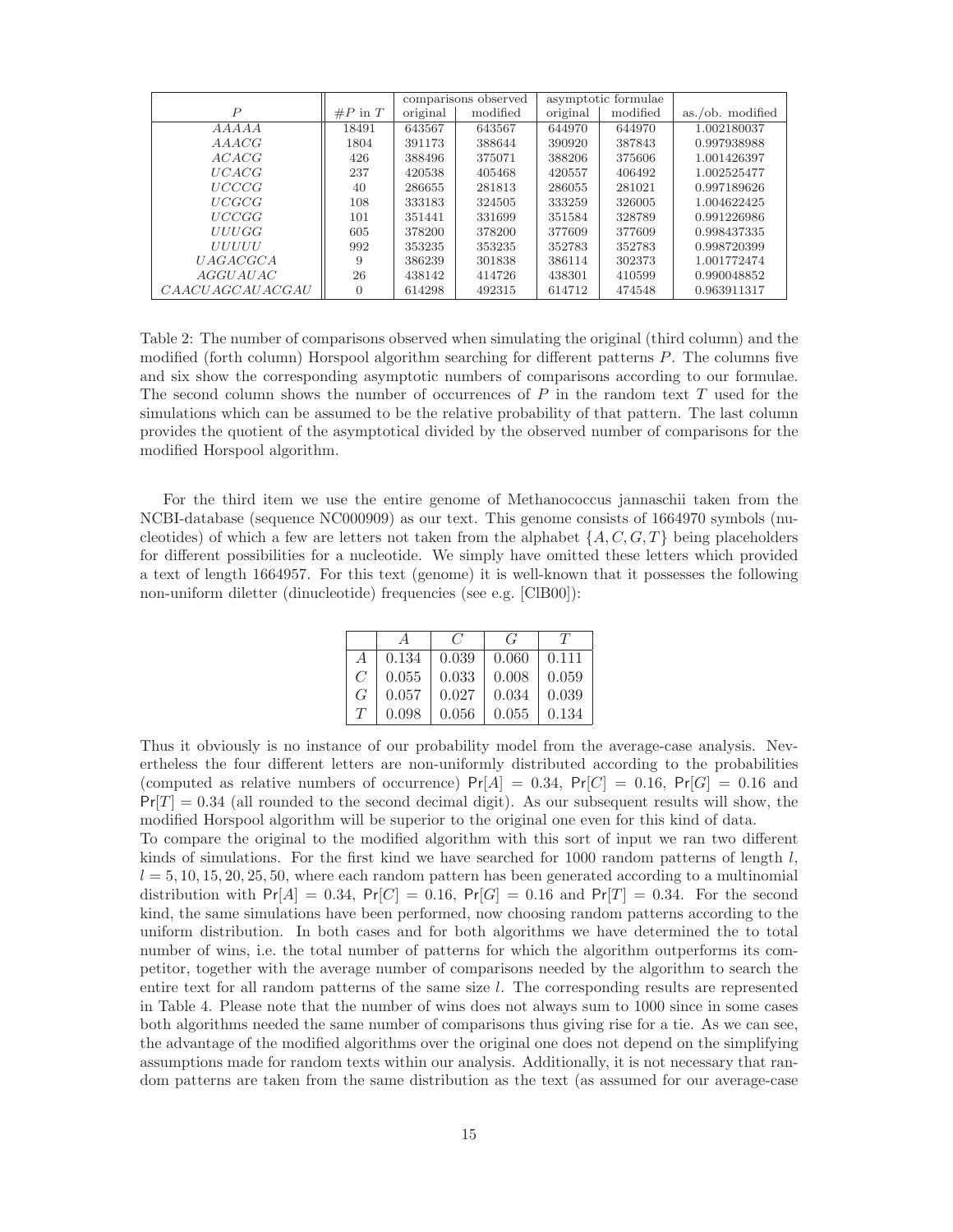|                     |         | sample size |                               |                               |                  |
|---------------------|---------|-------------|-------------------------------|-------------------------------|------------------|
| $\boldsymbol{P}$    | $\Pi$   | $T = 500$   | $( \Sigma +1)\sqrt{ T }=2500$ | $\frac{1}{2}\sqrt{ T } = 250$ | ex. distribution |
| AAAAA               | $\Pi_1$ | 87707.00    | 87707.00                      | 87707.00                      | 87707            |
|                     | $\Pi_2$ | 97568.00    | 97568.00                      | 97568.00                      | 97568            |
|                     | $\Pi_3$ | 137401.00   | 137401.00                     | 137401.00                     | 137401           |
|                     | $\Pi_4$ | 160773.00   | 160773.00                     | 160773.00                     | 160773           |
| AAAGG               | $\Pi_1$ | 116365.64   | 117722.60                     | 116502.48                     | 125920           |
|                     | $\Pi_2$ | 115984.40   | 114040.24                     | 117457.72                     | 112722           |
|                     | $\Pi_3$ | 131757.00   | 131757.00                     | 132392.54                     | 131757           |
|                     | $\Pi_4$ | 82683.00    | 82683.00                      | 82683.00                      | 82683            |
| ACACG               | $\Pi_1$ | 117537.88   | 119290.76                     | 117642.80                     | 124426           |
|                     | $\Pi_2$ | 117309.00   | 113162.92                     | 122104.58                     | 112072           |
|                     | $\Pi_3$ | 129745.00   | 129745.00                     | 129979.40                     | 129745           |
|                     | $\Pi_4$ | 79949.00    | 79949.00                      | 79949.00                      | 79949            |
| UCACG               | $\Pi_1$ | 130588.52   | 128542.74                     | 129399.34                     | 133371           |
|                     | $\Pi_2$ | 126723.72   | 127101.98                     | 127785.82                     | 127021           |
|                     | $\Pi_3$ | 121376.00   | 121376.00                     | 121396.64                     | 121376           |
|                     | $\Pi_4$ | 86280.50    | 86280.00                      | 86279.00                      | 86292            |
| $\overline{UCCCG}$  | $\Pi_1$ | 105378.92   | 106728.98                     | 105674.32                     | 110334           |
|                     | $\Pi_2$ | 101747.66   | 100993.36                     | 100014.62                     | 100836           |
|                     | $\Pi_3$ | 84052.00    | 84052.00                      | 84052.00                      | 84052            |
|                     | $\Pi_4$ | 60822.72    | 60822.92                      | 60823.08                      | 60822            |
| UCGCG               | $\Pi_1$ | 127387.42   | 129384.80                     | 125661.40                     | 133019           |
|                     | П2      | 121952.32   | 122208.36                     | 121376.38                     | 121758           |
|                     | $\Pi_3$ | 99157.82    | 99074.00                      | 99157.82                      | 99074            |
|                     | $\Pi_4$ | 72581.06    | 72582.68                      | 72583.04                      | 72587            |
| UCCGG               | $\Pi_1$ | 126307.72   | 127522.70                     | 127972.42                     | 131834           |
|                     | $\Pi_2$ | 121356.74   | 121579.20                     | 120691.76                     | 121284           |
|                     | $\Pi_3$ | 95870.00    | 95870.00                      | 95936.70                      | 95870            |
|                     | $\Pi_4$ | 76562.80    | 76564.08                      | 76564.08                      | 76582            |
| UUUGG               | $\Pi_1$ | 115178.12   | 114219.96                     | 114219.96                     | 120448           |
|                     | $\Pi_2$ | 107047.40   | 108004.30                     | 105953.80                     | 108141           |
|                     | $\Pi_3$ | 77860.00    | 77860.00                      | 77860.00                      | 77860            |
|                     | $\Pi_4$ | 113878.68   | 115359.60                     | 112397.76                     | 120296           |
| UAGACGCA            | $\Pi_1$ | 108223.18   | 109088.40                     | 109358.86                     | 113183           |
|                     | $\Pi_2$ | 111639.54   | 110760.78                     | 111648.42                     | 110580           |
|                     | $\Pi_3$ | 102248.42   | 102191.00                     | 102580.92                     | 102191           |
|                     | $\Pi_4$ | 67577.00    | 67571.96                      | 67573.64                      | 67556            |
| <b>AGGUAUAC</b>     | $\Pi_1$ | 98453.86    | 95495.72                      | 96455.44                      | 101408           |
|                     | $\Pi_2$ | 94157.88    | 94568.64                      | 94392.80                      | 94556            |
|                     | $\Pi_3$ | 75645.00    | 75645.00                      | 75652.00                      | 75645            |
|                     | $\Pi_4$ | 103504.58   | 103567.40                     | 103539.48                     | 103707           |
| $\overline{\Sigma}$ |         | 4208339.50  | 4206816.08                    | 4209162.02                    | 4254406          |

Table 3: The average number of comparisons needed to search for pattern  $P$  in a random text of size 250000 generated according to the probability distributions  $\Pi_1 = {\pi_A} = \frac{1}{4}, \pi_C = \frac{1}{4}, \pi_G = \frac{1}{4}, \pi_U = \frac{1}{4}$ ,  $\Pi_2 = {\pi_A} = \frac{10}{34}, \pi_C = \frac{9}{34}, \pi_G = \frac{8}{34}, \pi_U = \frac{7}{34}$ ,  $\Pi_3 = {\pi_A} = \frac{4}{10}, \pi_C = \frac{3}{10}, \pi_G = \frac{2}{$ corresponds to this average taken over 50 independent runs for the given pattern and a fixed text using a random sample of the corresponding size in order to approximate the probability distribution. The rightmost column provides the number of comparisons needed by the modified Horspool algorithm using the exact probability distribution. The last row provides the sum of all comparisons needed.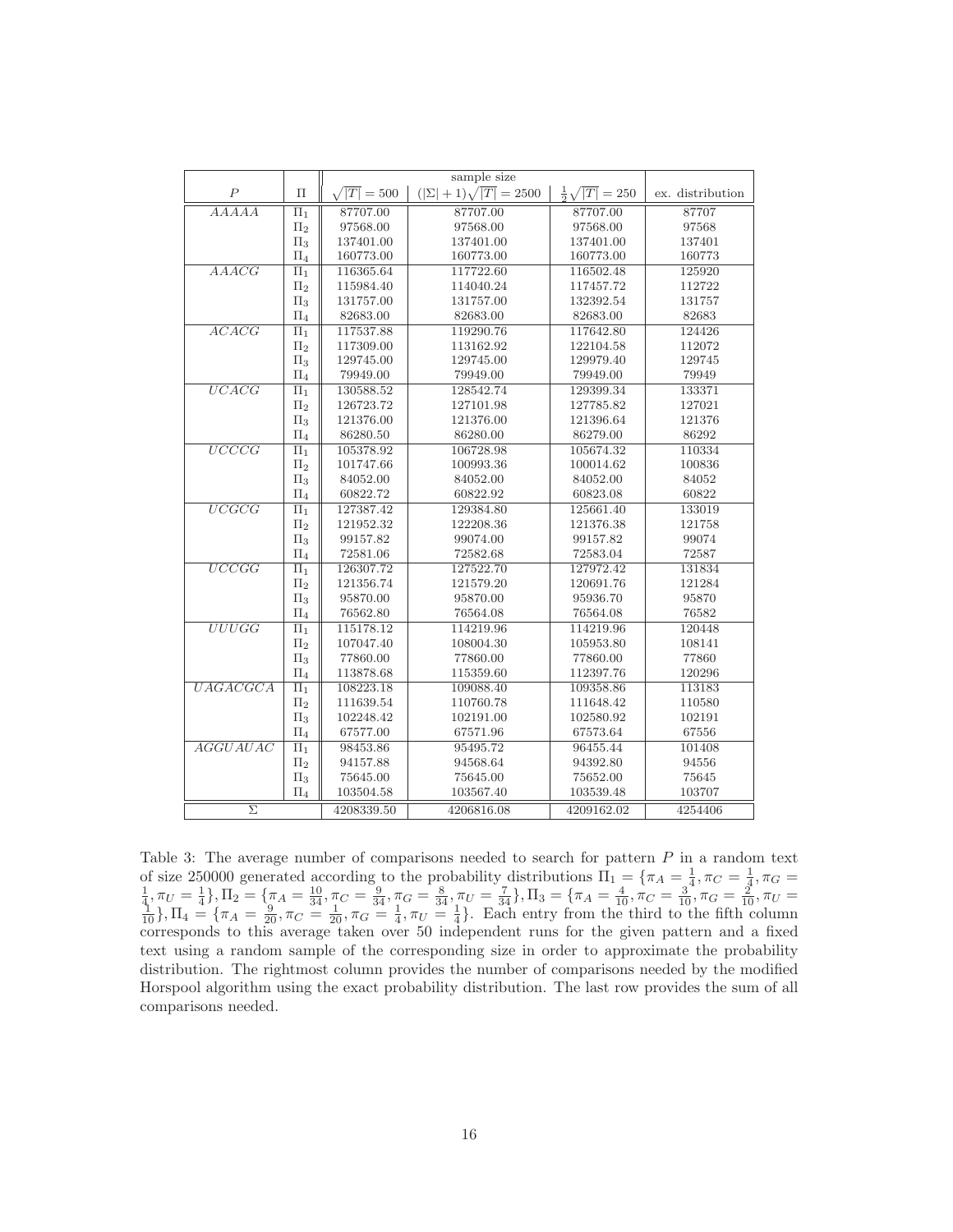|    |                 | multinomial    | uniform         |                |  |
|----|-----------------|----------------|-----------------|----------------|--|
|    | orig. algorithm | mod. algorithm | orig. algorithm | mod. algorithm |  |
| 5  | 214             | 718            | 217             | 726            |  |
|    | 889955.17       | 838769.23      | 806068.45       | 761028.73      |  |
|    | 102             | 896            | 209             | 791            |  |
| 10 | 743853.53       | 657868.17      | 684720.97       | 632732.47      |  |
| 15 | 112             | 888            | 214             | 786            |  |
|    | 707489.40       | 618483.51      | 658627.78       | 606088.09      |  |
| 20 | 92              | 908            | 210             | 790            |  |
|    | 715433.77       | 620506.15      | 666914.43       | 612703.16      |  |
| 25 | 117             | 883            | 215             | 785            |  |
|    | 699424.07       | 606884.82      | 665760.25       | 610888.14      |  |
| 50 | 96              | 904            | 224             | 776            |  |
|    | 703774.44       | 608933.88      | 674893.91       | 618344.42      |  |

Table 4: The results of our simulations performed on the genome of M.jannaschii and 1000 random patterns of size  $l$  taken from a multinomial and from a uniform distribution. The italic number represents the number of wins of the corresponding algorithm, the number in roman is the average number of comparisons needed to find all 1000 patterns of the corresponding length.

analysis) in order to benefit from non-uniformly distributed symbols in the average.

# **5 Conclusions**

In this paper we have presented a modification of Horspool's string matching algorithm similar to Sunday's optimal mismatch algorithm (which is a modification of the Boyer-Moore algorithm). For both, the idea to speed up the algorithm is to use statistical properties of the (random) input which may be derived from knowledge on the source of the input, e.g. when processing natural languages with well-known symbol distributions, or from a random sampling performed as a preprocessing. For the simple model of random texts according to a multinomial distribution we have proven that this modification leads to a speedup of the Horspool algorithm in the average. Additionally, our simulations on DNA data provides some evidence that this remains also valid when the input is equipped with *intersymbol dependencies* (like non-uniform dinucleotide frequencies).

The example of the modified string matching algorithm shows that we can benefit for our algorithms from statistical knowledge on the input; in the opinion of the author, it is worth investigating if this strategy can be advantageously applied to other problems and their algorithmic solutions.

### **References**

[Boy77] R. S. Boyer and J. S. Moore, *A Fast String Searching Algorithm*, Communication of the ACM **20**, 767-772, 1977. [ChL04] C. Charras, T. Lecroq, *Handbook of Exact String Matching Algorithms*, King's College London Publications, 2004. [ClB00] P. Clote and R. Backofen, *Computational Molecular Biology*, Wiley, 2000. [CKKS05] P. Clote, E. Kranakis, D. Krizanc and L. Stacho, *Asymptotics of Random RNA*, in Discrete Applied Mathematics, Special Issue on Com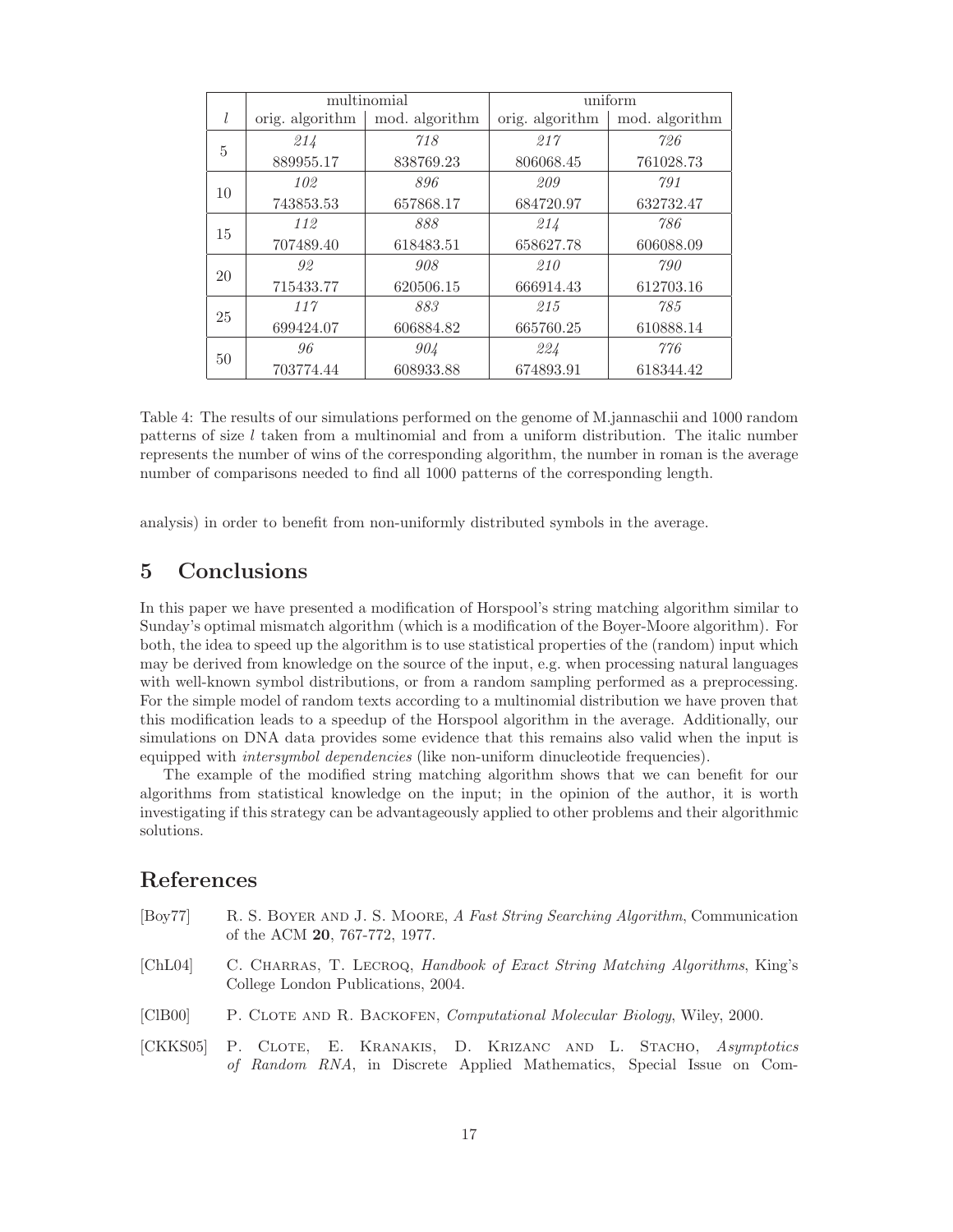putational Biology, P. Pevzner and S. Istrail, editors, to appear (see http://www.scs.carleton.ca/∼kranakis/pub.html).

- [CLR90] T. Cormen, C. Leiserson and R. Rivest, *Introduction to Algorithms*, MIT Press, 1990.
- [HTF01] T. Hastie, R. Tibshirani and J. Friedman, *The Elements of Statistical Learning*, Springer Series in Statistics, 2001.
- [Hor80] R. Horspool, *Practical Fast Searching in Strings*, Software Practice and Experience **10**, 501-506, 1980.
- [KMP77] D. Knuth, J. Morris and V. Pratt, *Fast Pattern Matching in Strings*, SIAM Journal on Computing **6**, 323-350, 1977.
- [MSR96] H. MAHMOUD, R. SMITH AND M. RÉGNIER, *Analysis of Boyer-Moore-Horspool String-Matching Heuristic*, Random Structures & Algorithms **10**, 169-186, 1997.
- [Sed92] R. SEDGEWICK, *Algorithms*, Addison-Wesley, 1992.
- [Sun90] D. Sunday, *A Very Fast Substring Search Algorithm*, Communications of the ACM **33**, 132-143, 1990.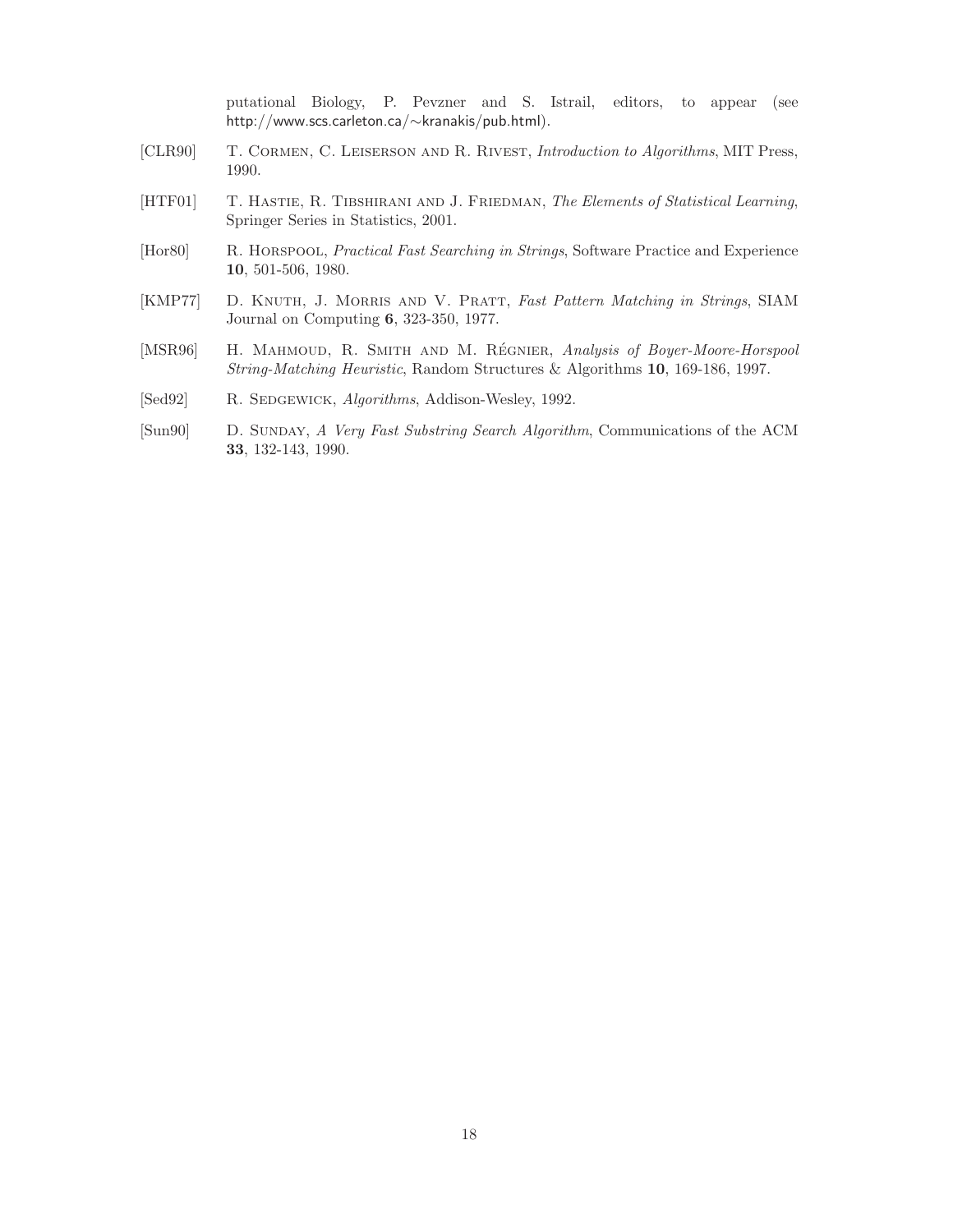# **6 Appendix**

If the string matching problem has to be solved in the context of natural languages, we should use well-known statistics for the probabilities of the different symbols in order to run our algorithm. However, we will show in this section that it is possible to get precise estimates of those probabilities for arbitrary texts in time sublinear in the length of the text. For this purpose we use methods from statistical learning theory as described in [HTF01]. We will construct a maximum likelihood estimator for the probabilities based on random samples of the text. Assuming a multinomial distribution of the symbols, the likelihood  $L(p_1,\ldots,p_n)$  is given by

$$
L(p_1, \ldots, p_n) = p_1^{r_1} p_2^{r_2} \cdots p_{n-1}^{r_{n-1}} p_n^{r_n}
$$

where  $p_i$  denotes the (unknown) probability of the *i*-th symbol in  $\Sigma$  and  $r_i$  is the number of occurrences of this symbol in the random sample,  $1 \leq i \leq n$ . To ensure that the probabilities sum to one we set  $p_n = 1 - p_1 - p_2 - \cdots - p_{n-1}$  such that  $L(p_1, \ldots, p_n) = p_1^{r_1} p_2^{r_2} \cdots p_{n-1}^{r_{n-1}} (1$  $p_1 - p_2 - \cdots - p_{n-1}$ <sup>r<sub>n</sub></sup> holds. To determine the maximum likelihood estimator we have to set the partial derivative of  $ln(L(p_1,...,p_n))$  with respect to  $p_i$  equal to zero,  $1 \leq i \leq n-1$ , and solve the resulting equations. We find

$$
\frac{\partial}{\partial p_i} \ln(L(p_1, ..., p_n)) = \frac{r_i}{p_i} - \frac{r_n}{1 - p_1 - ... - p_{n-1}}, 1 \le i < n,
$$

with the solution

$$
p_i = \frac{r_i}{r_1 + r_2 + \ldots + r_n} = \frac{r_i}{N}, \ 1 \le i \le n,
$$

for N the size of our random sample. Note that the solution for  $p_n$  results from

$$
p_n = 1 - \sum_{j=1}^{n-1} \frac{r_j}{\sum_{k=1}^n r_k} = \frac{\sum_{k=1}^n r_k - \sum_{j=1}^{n-1} r_k}{\sum_{k=1}^n r_k} = \frac{r_n}{r_1 + r_2 + \ldots + r_n}.
$$

Thus, the maximum likelihood estimator for  $p_i$  is given by the number of occurrences of the *i*-th symbol in our sample divided by the sample size.

It is well-known that a maximum likelihood estimator is consistent and thus it converges to the real probabilities. In our case this is obvious for  $N = n$  since then we use the exact relative number of occurrences as an *estimator* for the probabilities. However, we do not want to sample the entire text and therefore it is necessary to get a representation for the error made when considering samples of smaller sizes only. For this purpose we have to determine  $I(P)_{i,j} := -\frac{\partial^2 \ln(L(p_1,...,p_n))}{\partial p_1 \partial p_j}$ . We find

$$
I(P)_{i,j} = \begin{cases} \frac{r_i}{p_i^2} + \frac{r_n}{p_n^2} & \text{for } i = j\\ \frac{r_n}{p_n^2} & \text{otherwise} \end{cases}.
$$

From this we obtain the so called Fisher information  $F(P)$  by taking expectations of  $I(P)$  over all possible random samples (over all possible  $r_i$ ), i.e.  $F(P) = \mathbb{E}[I(P)]$ . In our case, the assumed multinomial distribution for the symbols implies  $\mathbb{E}[r_i] = N p_i$  such that

$$
F(P)_{i,j} = \mathbb{E}[I(P)_{i,j}] = \begin{cases} \frac{N}{p_i} + \frac{N}{p_n} & \text{for } i = j\\ \frac{N}{p_n} & \text{otherwise} \end{cases}
$$

holds. To get an approximation for the standard errors made by our estimators we need the inverse of matrix  $(F(P))$ , for which we find

$$
\left( (F(P))^{-1} \right)_{i,j} = \begin{cases} \frac{r_i(N - r_i + r_n)}{N^2(N + r_n)} & \text{for } i = j \\ -\frac{r_i \cdot r_j}{N^2(N + r_n)} & \text{otherwise} \end{cases} .
$$

The entries of the main diagonal of this inverse matrix are the variances of the multivariate normal distribution to which the sampling distribution of the maximum likelihood estimators converges.